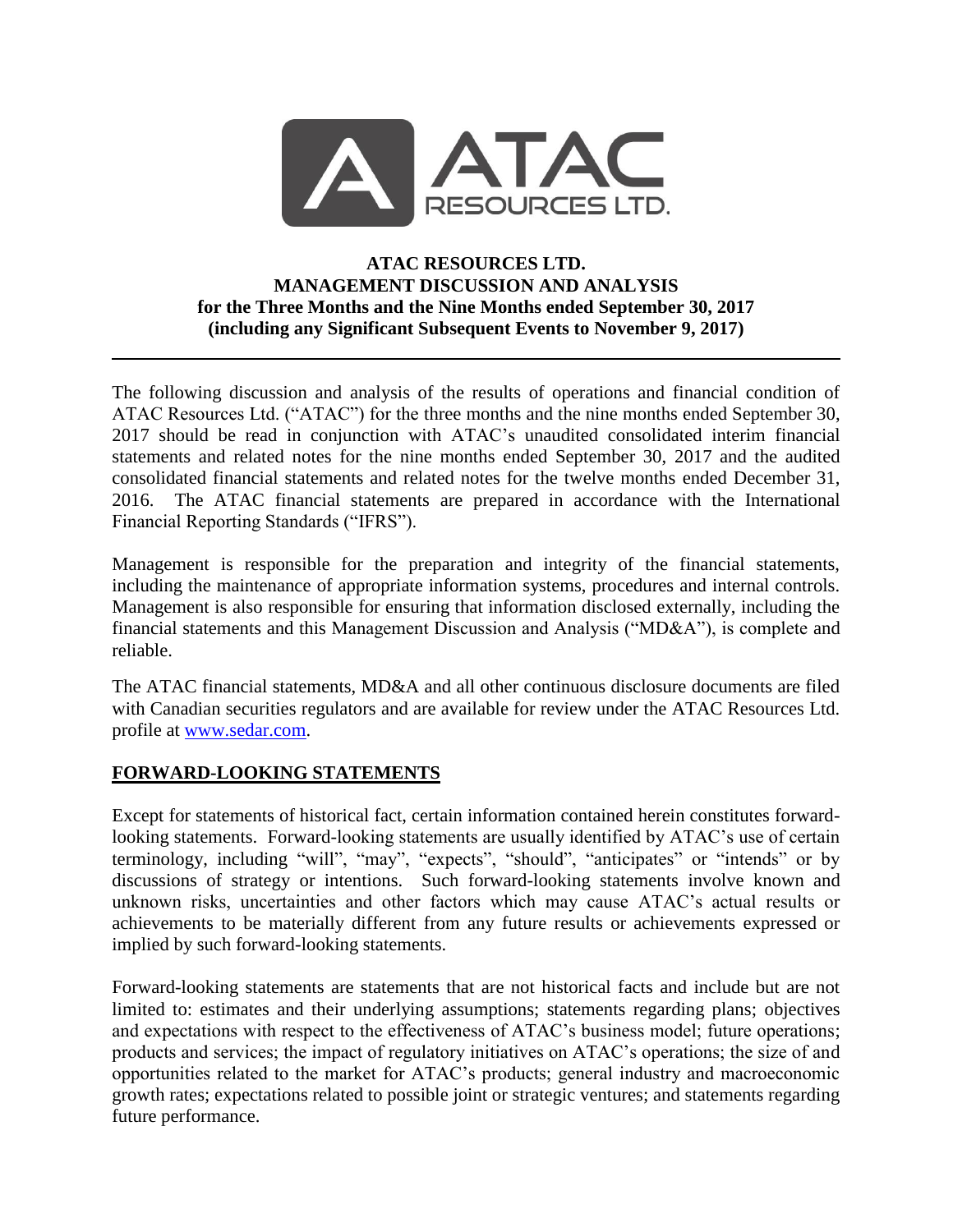Forward-looking statements used in this MD&A are subject to various risks and uncertainties, most of which are difficult to predict and generally beyond the control of ATAC. If risks or uncertainties materialize, or if underlying assumptions prove incorrect, the actual results may vary materially from those expected, estimated or projected. ATAC undertakes no obligation to update forward-looking statements if these beliefs, estimates and opinions or other circumstances should change, except as required by applicable securities laws. There can be no assurance that such statements will prove to be accurate, and future events and actual results could differ materially from those anticipated in such statements. Given these uncertainties, the reader of the information included herein is cautioned not to place undue reliance on such forward-looking statements.

## **DESCRIPTION OF BUSINESS**

ATAC is in the business of exploring for metals and minerals with a particular emphasis on gold. It does not own interests in any producing mines. At present, management is concentrating most of its efforts on its wholly-owned Rackla Gold property in central Yukon. See "Exploration and Property Transactions" for additional information.

### **OVERALL PERFORMANCE**

As of November 9, 2017, ATAC had no debt and had working capital in excess of its anticipated expenditures for the remainder of 2017 and all of 2018. Such expenditures include costs related to administrative overhead and future exploration programs. See "Risks and Uncertainties" for additional information.

The focus of most of ATAC's human and financial resources is the Rackla Gold property, which includes the Rau, Orion, and Osiris projects. See "Exploration and Property Transactions" for additional information.

|                                                        | December 31,<br>2016 | December 31,<br>2015 | December 31,<br>2014 |
|--------------------------------------------------------|----------------------|----------------------|----------------------|
| Revenues                                               | <b>Nil</b>           | <b>Nil</b>           | <b>Nil</b>           |
| Net (Loss)                                             | $(\$663,155)$        | (\$1,791,192)        | $(\$2,490,325)$      |
| Net (Loss) per Share<br>- Basic and Diluted            | $(\$0.00)$           | $(\$0.02)$           | $(\$0.02)$           |
| <b>Total Assets</b>                                    | \$113,163,451        | \$109,390,324        | \$110,195,593        |
| <b>Total Long-term</b><br><b>Financial Liabilities</b> | Nil                  | <b>Nil</b>           | <b>Nil</b>           |
| <b>Cash Dividends</b><br>Declared per Share            | <b>Nil</b>           | <b>Nil</b>           | <b>Nil</b>           |

## **SELECTED ANNUAL INFORMATION**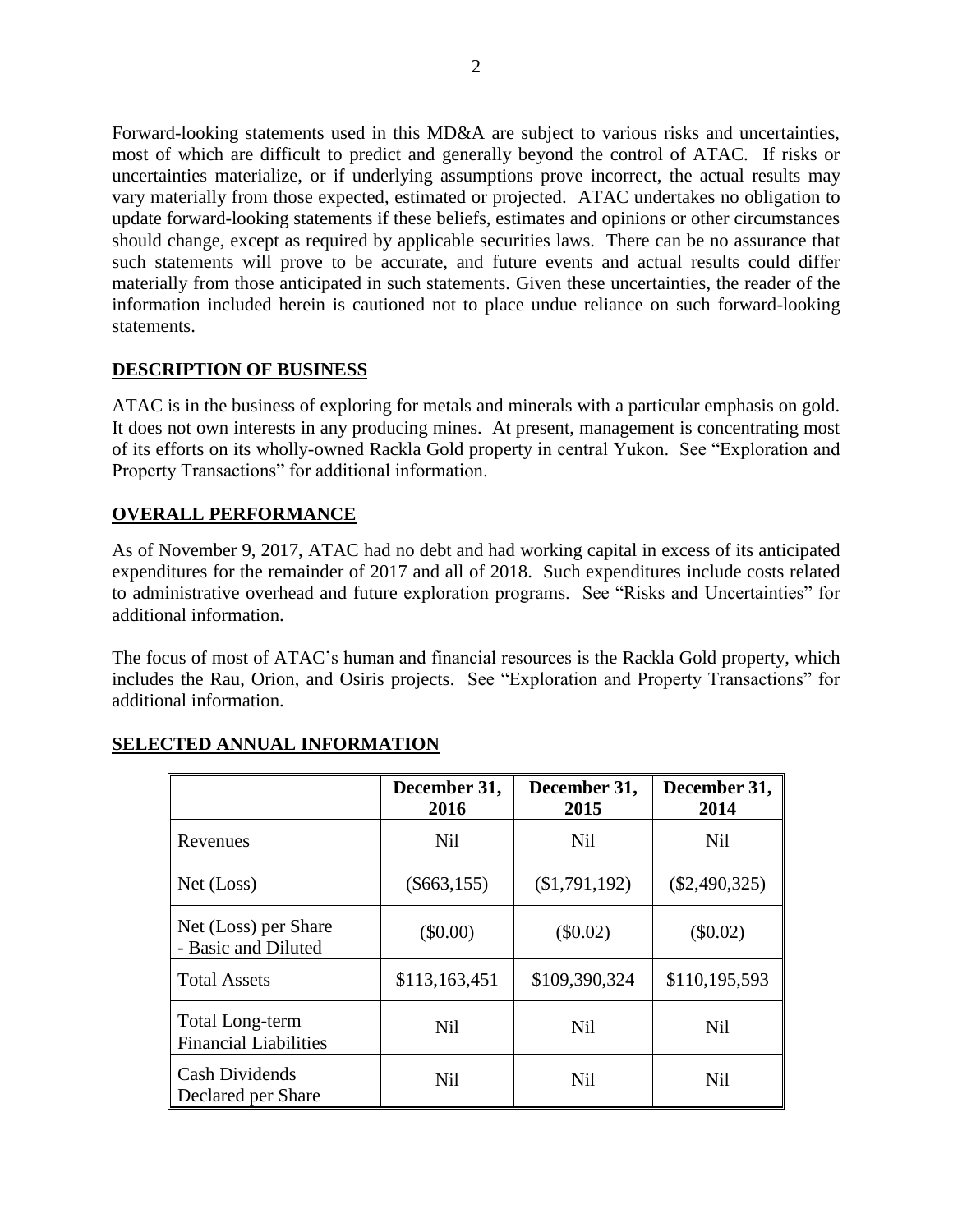Total assets increased from 2015 to 2016 mainly due to proceeds received from equity financings, which have been used for the most part to fund property acquisitions and exploration expenditures, both of which are capitalized.

# **SUMMARY FINANCIAL INFORMATION (for the eight quarters ended September 30, 2017)**

The following table shows the results for the last quarter compared to those from the previous seven quarters.

|                      |                 |                   | <b>Net Income</b> |
|----------------------|-----------------|-------------------|-------------------|
|                      |                 | <b>Net Income</b> | (Loss) per        |
| <b>Period Ending</b> | <b>Revenues</b> | (Loss)            | <b>Share</b>      |
| September 30, 2017   | <b>Nil</b>      | $(\$2,128,152)$   | $(\$0.02)$        |
|                      |                 |                   |                   |
| June 30, 2017        | <b>Nil</b>      | $(\$386,715)$     | \$0.00            |
| March 31, 2017       | <b>Nil</b>      | \$365,458         | \$0.00            |
| December 31, 2016    | Nil             | (\$17,317)        | $(\$0.00)$        |
| September 30, 2016   | <b>Nil</b>      | \$56,568          | \$0.00            |
| June 30, 2016        | <b>Nil</b>      | $(\$540,839)$     | (\$0.00)          |
| March 31, 2016       | <b>Nil</b>      | (\$161,567)       | $(\$0.00)$        |
| December 31, 2015    | Nil             | $(\$232,155)$     | $(\$0.00)$        |

# **RESULTS OF OPERATIONS**

ATAC is an exploration stage company and has no operating revenues from mines. Most of its expenditures are exploration related and are capitalized (not accounted as operating expenses). The variations in losses from quarter to quarter over the previous eight financial quarters are largely attributable to variations in share-based payments, gains or losses on sale or option of mineral properties and gains or losses on marketable securities.

The difference in the net loss for the quarter ended September 30, 2017, compared to the net income for the quarter ended September 30, 2016, was approximately \$2,185,000. The difference is mainly due to 1) the gain in 2016 of \$1,675,000 on the sale of the Dawson Gold project compared to no project sales in 2017, 2) an increase of approximately \$500,000 in deferred income tax expense compared to 2016, which was the result of more flow-through expenditures being renounced in 2017 compared to 2016, and 3) an increase in 2017 share-based payments by approximately \$360,000 over 2016. The increase in the loss was offset in part by a decrease in marketable securities losses by \$382,000.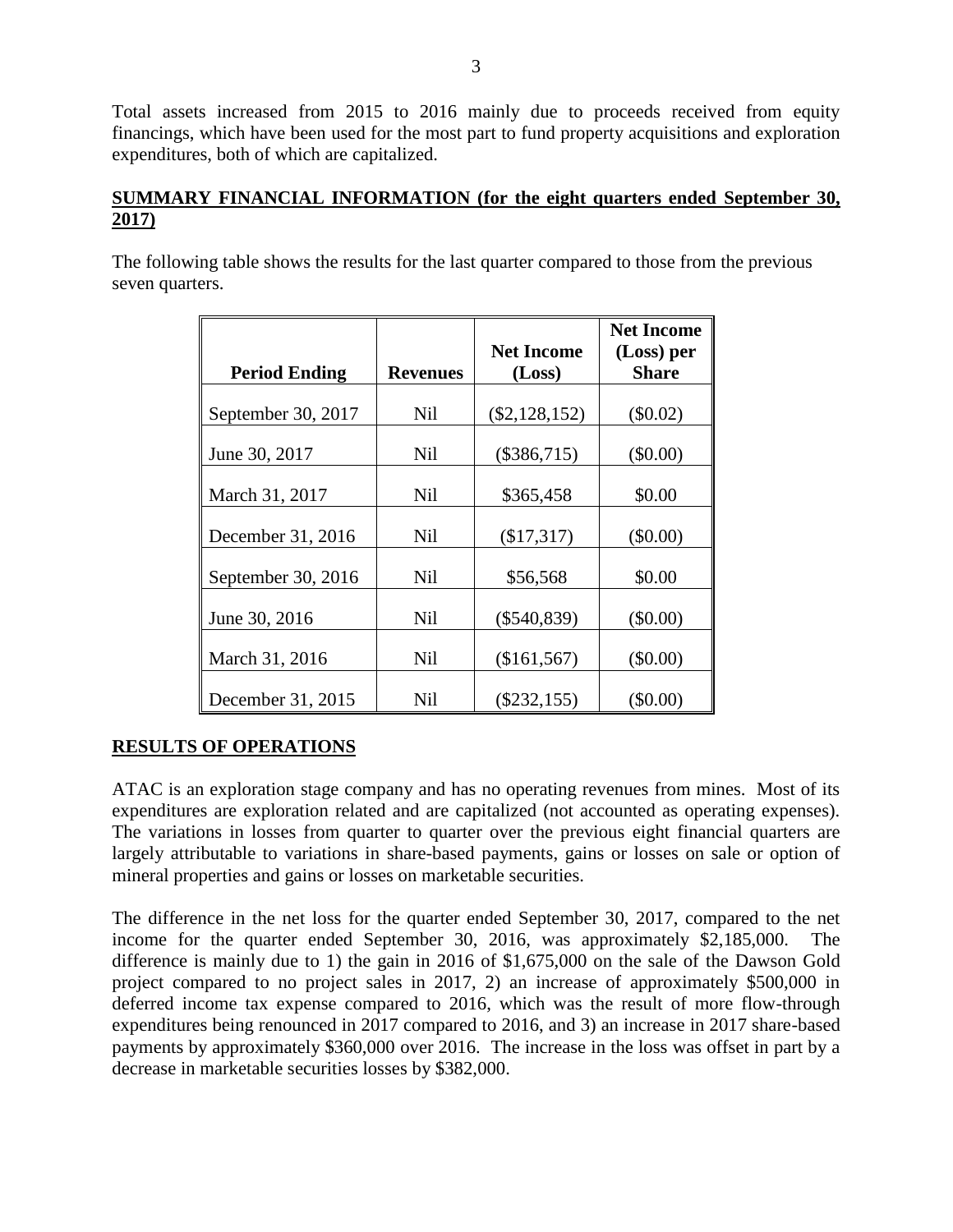# **LIQUIDITY AND CAPITAL RESOURCES**

### (a) Working Capital

As of September 30, 2017, working capital totalled \$16,400,274 compared to \$16,182,379 at September 30, 2016.

### (b) Private Placement

As part of a series of concurrent transactions involving Barrick Gold Corp. ("Barrick"), ATAC closed a 16,684,800 flow-through share private placement on May 3, 2017. See "Orion Project" for additional information on concurrent transactions.

The 16,684,800 flow-through shares were sold at a price of \$0.50 each, for gross proceeds of \$8,342,400. The flow-through shares were sold as part of a tax-assisted structured transaction through which Barrick became the ultimate owner of the ATAC shares.

Following the completion of the placement, the issued and outstanding share capital of ATAC was 139,556,877 common shares, of which Barrick holds approximately 19.9 percent, on a nondiluted basis. No finder's fees were paid in respect of the placement.

Proceeds from the sale of the flow-through shares will be used by ATAC to incur eligible Canadian exploration expenses at its Rackla gold property in central Yukon. The flow-through shares are subject to a hold period expiring on September 4, 2017.

As a condition of the placement, Barrick was granted the right to maintain its pro rata ownership percentage in ATAC. This right will entitle, but not obligate Barrick to participate in any future equity financings by ATAC to the extent necessary for Barrick to maintain a 19.9 percent equity interest in ATAC, on a non-diluted basis.

(c) Equity Portfolio

As of November 9, 2017, ATAC owned marketable securities of other publicly traded junior resource companies with a total market value of approximately \$670,000 million. These securities were acquired by ATAC pursuant to various property option or sales agreements. See "Risks and Uncertainties" and "Forward Looking Statements" for additional information.

## **OFF-BALANCE SHEET ARRANGEMENTS**

ATAC does not utilize off-balance sheet arrangements.

## **TRANSACTIONS WITH RELATED PARTIES**

#### **1. Management**

During the quarter ended September 30, 2017, legal fees and disbursements totalling \$10,555 were incurred with a personal law corporation controlled by Glenn R. Yeadon ("Yeadon"), a director and Secretary of ATAC, compared to \$8,587 incurred with Yeadon in the quarter ended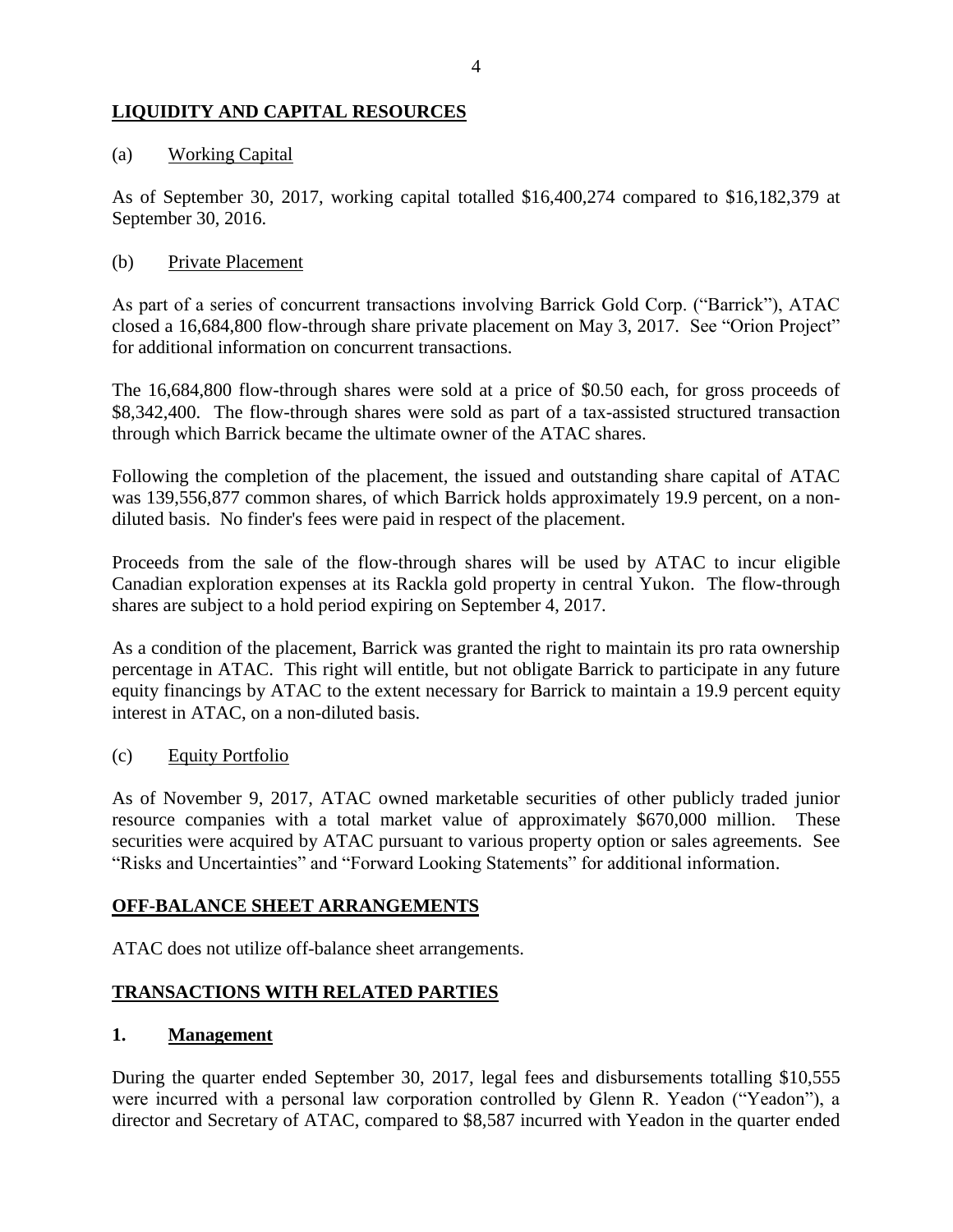September 30, 2016. During the nine months ended September 30, 2017, legal fees and disbursements totalling \$46,421 were incurred with Yeadon, compared to \$48,330 incurred for the nine months ended September 30, 2016.

During the quarter ended September 30, 2017, accounting fees and disbursements totalling \$13,960 were incurred with Donaldson Grassi, Chartered Professional Accountants ("Donaldson Grassi"), a firm in which ATAC's Chief Financial Officer, Larry Donaldson, is a partner, compared to \$9,000 incurred with Donaldson Grassi in the quarter ended September 30, 2016. During the nine months ended September 30, 2017, accounting fees and disbursements totalling \$46,820 were incurred with Donaldson Grassi, compared to \$27,650 incurred for the nine months ended September 30, 2016.

During the quarter ended September 30, 2017, consulting fees totalling \$10,500 were paid to Douglas O. Goss Professional Corporation ("Goss P.C."), a private company controlled by Douglas O. Goss, a director and the Chairman of ATAC, compared to \$10,500 paid to Goss P.C. during the quarter ended September 30, 2016. During the nine months ended September 30, 2017, consulting fees totalling \$31,500 were paid to Goss P.C., compared to \$31,500 paid for the nine months ended September 30, 2016.

During the quarter ended September 30, 2017, consulting fees totalling \$5,909 were paid to Ian Talbot ("Talbot"), ATAC's Chief Operating Officer compared to \$10,063 paid to Talbot in the quarter ended September 30, 2016. During the nine months ended September 30, 2017, consulting fees totalling \$26,906 were paid to Talbot, compared to \$31,063 paid for the nine months ended September 30, 2016.

During the quarter ended September 30, 2017, consulting fees totalling \$3,000 were incurred with Bruce Kenway, compared to none in the quarter ended September 30, 2016. During the nine months ended September 30, 2017, consulting fees totalling \$6,000 were incurred with Bruce Kenway, compared to none during the nine months ended September 30, 2016. Bruce Kenway is a partner in Kenway Mack Slusarchuk Stewart LLP ("Kenway Mack") and effective April 1, 2017, he is being compensated for his monthly advisory services as Chairman of the ATAC Audit Committee. The services are being provided through Kenway Mack.

During the quarter ended September 30, 2017, consulting fees totalling \$17,960 were paid to Carvest Holdings Ltd. ("Carvest"), a private company controlled by Robert Carne, a director of ATAC, compared to \$1,015 paid to Carvest in the quarter ended September 30, 2016. During the nine months ended September 30, 2017, consulting fees totalling \$28,230 were paid to Carvest, compared to \$24,805 paid for the nine months ended September 30, 2016.

Graham Downs, the President and Chief Executive Officer of ATAC became an employee of ATAC effective September 1, 2016. During the quarter ended September 30, 2017, Graham Downs was paid a salary in the amount of \$56,250. During the nine months ended September 30, 2017, Graham downs was paid an aggregate salary in the amount of \$172,616. Prior to September 1, 2016, Graham Downs was an employee of Archer Cathro and charges for his services were billed directly to ATAC by Archer Cathro.

# **2. Archer, Cathro & Associates (1981) Limited**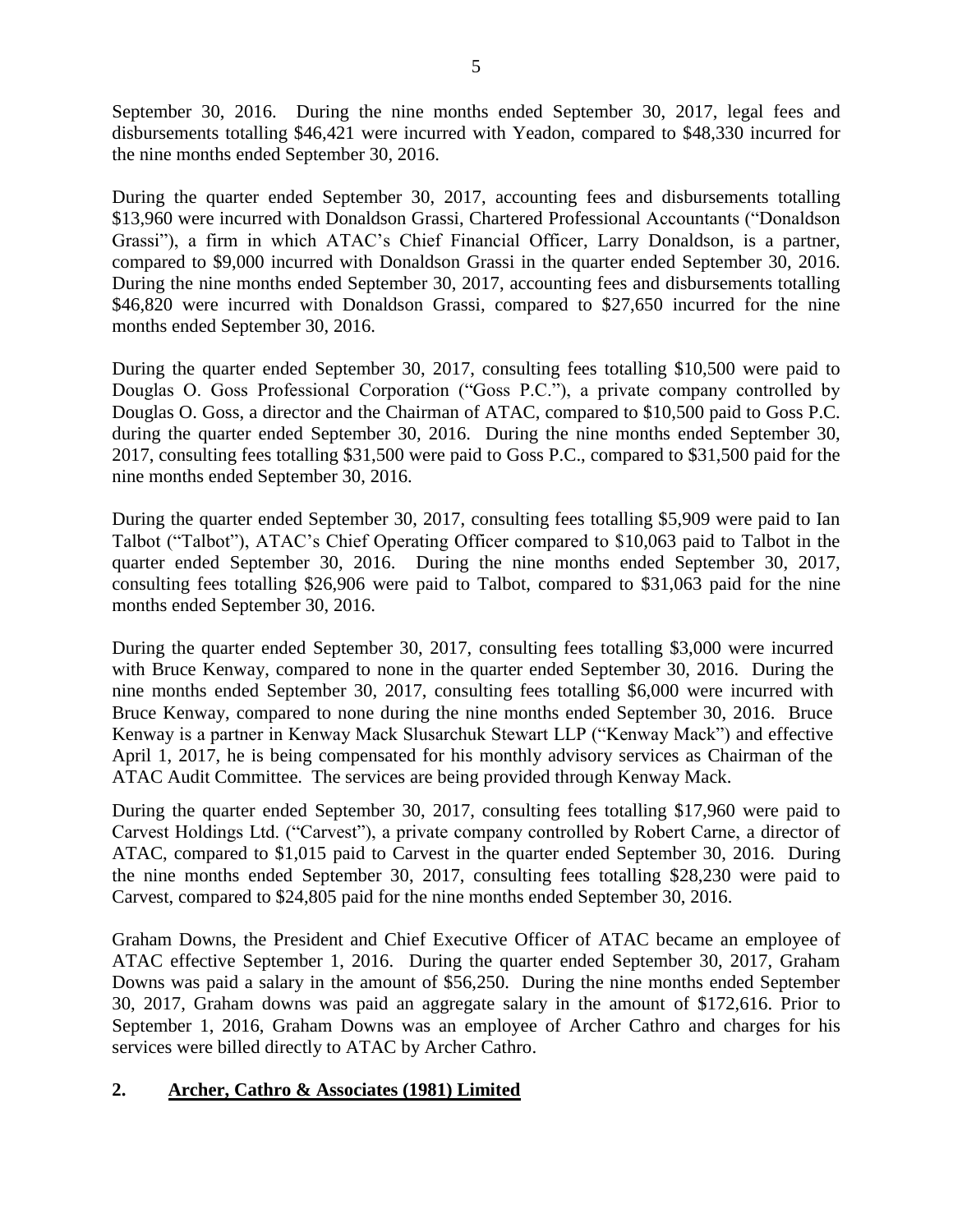During the quarter ended September 30, 2017, \$1,400,822 in property location, acquisition, exploration, management, office rent and administration costs were billed by Archer, Cathro & Associates (1981) Limited ("Archer Cathro"), compared to \$696,100 billed by Archer Cathro for the quarter ended September 30, 2016. During the nine months ended September 30, 2017, \$2,550,896 in property location, acquisition, exploration, management, office rent and administration costs were billed by Archer Cathro compared to \$1,469,442 billed for the nine months ended September 30, 2016.

Archer Cathro is a geological consulting firm with offices in Vancouver and Squamish, British Columbia and Whitehorse, Yukon. Douglas Eaton is the President of Archer Cathro and is the President, Chief Executive Officer and a director of Strategic Metals Ltd., one of ATAC's larger shareholders. Julia Lane is the Vice President of Exploration of ATAC and is the managing director and a shareholder of Archer Cathro.

Douglas Eaton and Julia Lane are not employees or directors of ATAC and do not receive any salary, bonuses or benefits directly from ATAC other than by way of incentive stock options as consultants. Both receive indirect compensation from ATAC through their interests in Archer Cathro. This indirect compensation depends on Archer Cathro's profitability and is highly variable based on the cyclical nature of the mineral exploration industry. Archer Cathro's profits are only partially derived from ATAC's exploration activities and are strongly influenced by the amount of work it does on behalf of other companies and the capital outlays it must make to sustain its business.

Archer Cathro does not: (i) own any ATAC shares or warrants; or (ii) hold any interests or royalties relating to any of the ATAC mineral properties. The majority of the ATAC mineral properties are registered in the name of Archer Cathro and are held by Archer Cathro as bare trustee for ATAC under the terms of a trust indenture. In addition to holding legal title to mineral properties for ATAC, Archer Cathro provides the following administrative services related to the ATAC mineral properties: (i) mineral tenure management; (ii) the filing of annual assessment reports; and (iii) the management of land use approvals (exploration permits).

ATAC has no contractual obligation to use Archer Cathro's exploration or administrative services and Archer Cathro's continued engagement depends entirely upon the approval of the ATAC board of directors. Exploration and administrative activities conducted by Archer Cathro are designed and monitored by the senior management of ATAC and are approved by the ATAC board of directors. Formulation of exploration programs begins with a review of previous exploration results and assessment needs by management, who then instruct Archer Cathro geologists to prepare draft exploration programs and budgets, which are submitted to management for review and, where necessary, revised before final proposals are taken to the ATAC board of directors for consideration and approval.

The exploration and administrative fees paid by ATAC to Archer Cathro are based on a schedule of fees prepared by Archer Cathro and agreed to in advance by ATAC. These fees are periodically reviewed by Archer Cathro and independent members of ATAC board of directors to ensure that the fees are commercially competitive based on industry standard rates.

Included in the fees paid to Archer Cathro for the nine months ended September 30, 2017 is rent for furnished space in Archer Cathro's Vancouver office. Office rental fees are charged on a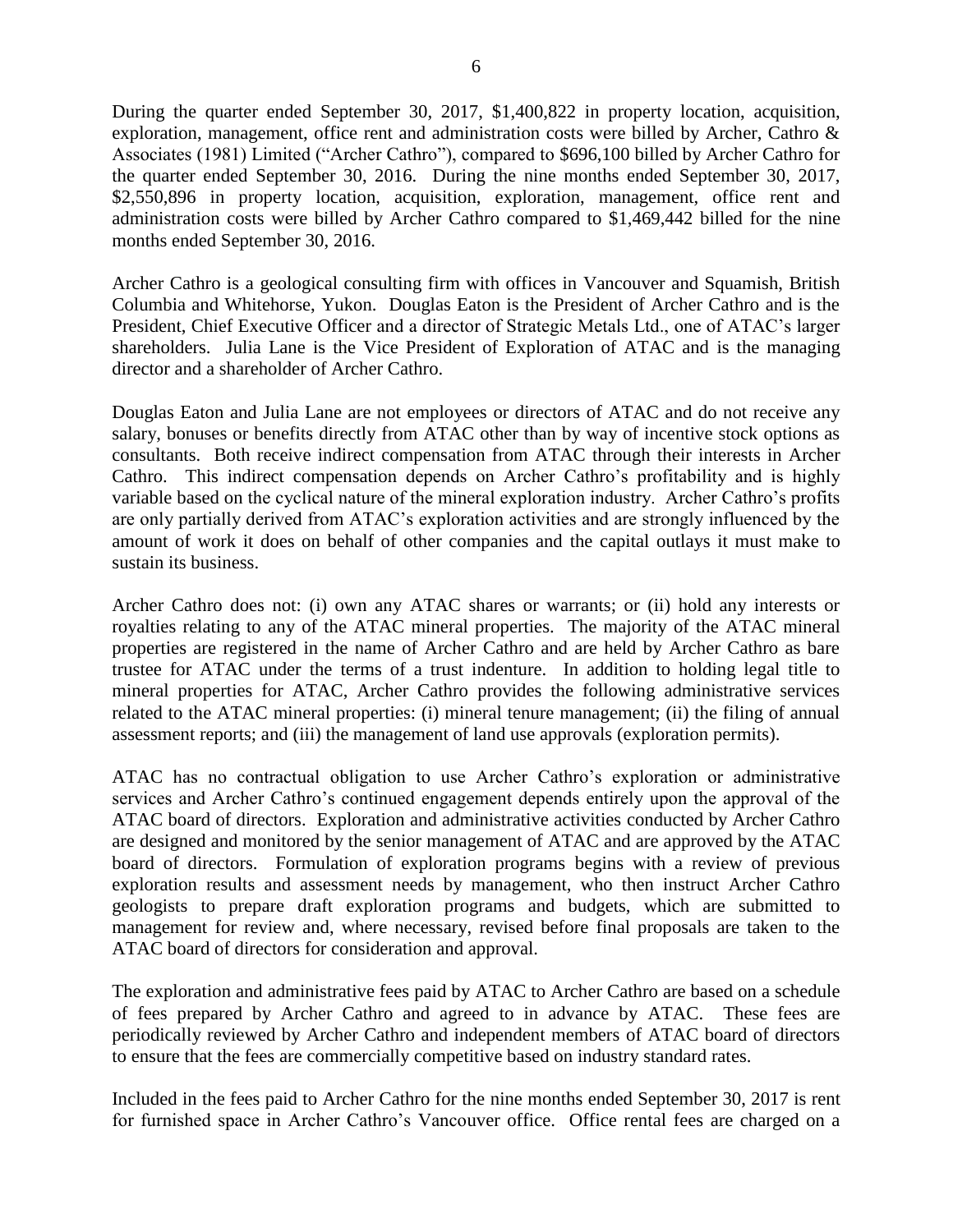month-to-month basis with no ongoing contractual obligation on the part of ATAC to continue to occupy its current office space. The monthly office rental paid by ATAC amounts to less than 20% of Archer Cathro's monthly lease costs for its Vancouver office. The rental payment also allows ATAC to use space in Archer Cathro's Squamish office and its Whitehorse office, warehouse and storage compound, at no additional cost to ATAC.

The ongoing relationship between Archer Cathro and ATAC includes access by ATAC to Archer Cathro's proprietary exploration data base. This data base has been assembled by Archer Cathro over its 50 years of operation. ATAC does not pay Archer Cathro for access to the data base and it is made available to ATAC on a voluntary, goodwill basis by Archer Cathro. Archer Cathro is paid for the time its geologists spend researching the data, but it and its geologists do not receive any cash bonuses, shares or royalty interests as compensation for access to the data base or for the identification of attractive exploration targets that result from the data base research. Most of ATAC's current mineral properties were staked or acquired on the basis of research done by Archer Cathro geologists.

# **RISKS AND UNCERTAINTIES**

In conducting its business, ATAC faces a number of risks and uncertainties related to the mineral exploration industry. Some of these risk factors include risks associated with land title, exploration and development, government and environmental regulations, permits and licenses, competition, fluctuating metal prices, the requirement and ability to raise additional capital through future financings and price volatility of publicly traded securities.

(a) Title Risks

Although ATAC has exercised due diligence with respect to determining title to the properties in which it has a material interest, there is no guarantee that title to such properties will not be challenged or impugned. Third parties may have valid claims underlying portions of ATAC's interests. Its claims, permits or tenures may be subject to prior unregistered agreements or transfers or to native land claims. Title to the claims, permits or tenures comprising ATAC's properties may also be affected by undetected defects. If a title defect exists, it is possible that ATAC may lose all or part of its interest in the property to which such defect relates.

(b) Exploration and Development

Resource exploration and development is a highly speculative business, characterized by a number of significant risks including, but not limited to, unprofitable efforts resulting not only from the failure to discover mineral deposits but also from finding mineral deposits that, though present, are insufficient in quantity and quality to return a profit from production.

(c) Environmental Regulations, Permits and Licenses

ATAC's operations may be subject to environmental regulations promulgated by government agencies from time to time. Environmental legislation provides for restrictions and prohibitions on spills, releases or emissions of various substances produced in association with certain mining industry operations, such as seepage from tailings disposal areas that would result in environmental pollution. A breach of such legislation may result in the imposition of fines and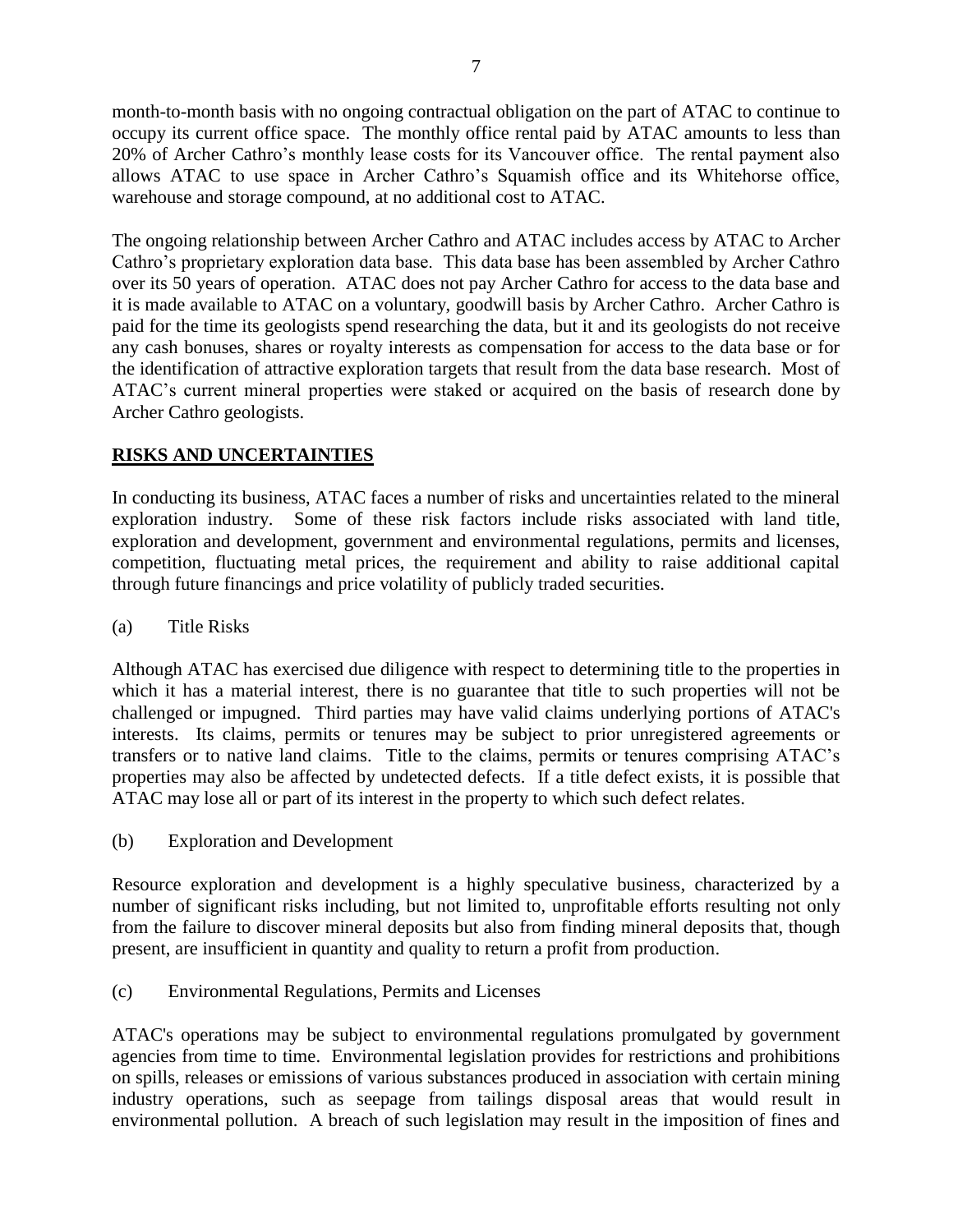penalties. In addition, certain types of operations require the submission and approval of environmental impact assessments. Environmental legislation is evolving in a manner that means standards are stricter, and enforcement, fines and penalties for noncompliance are more stringent.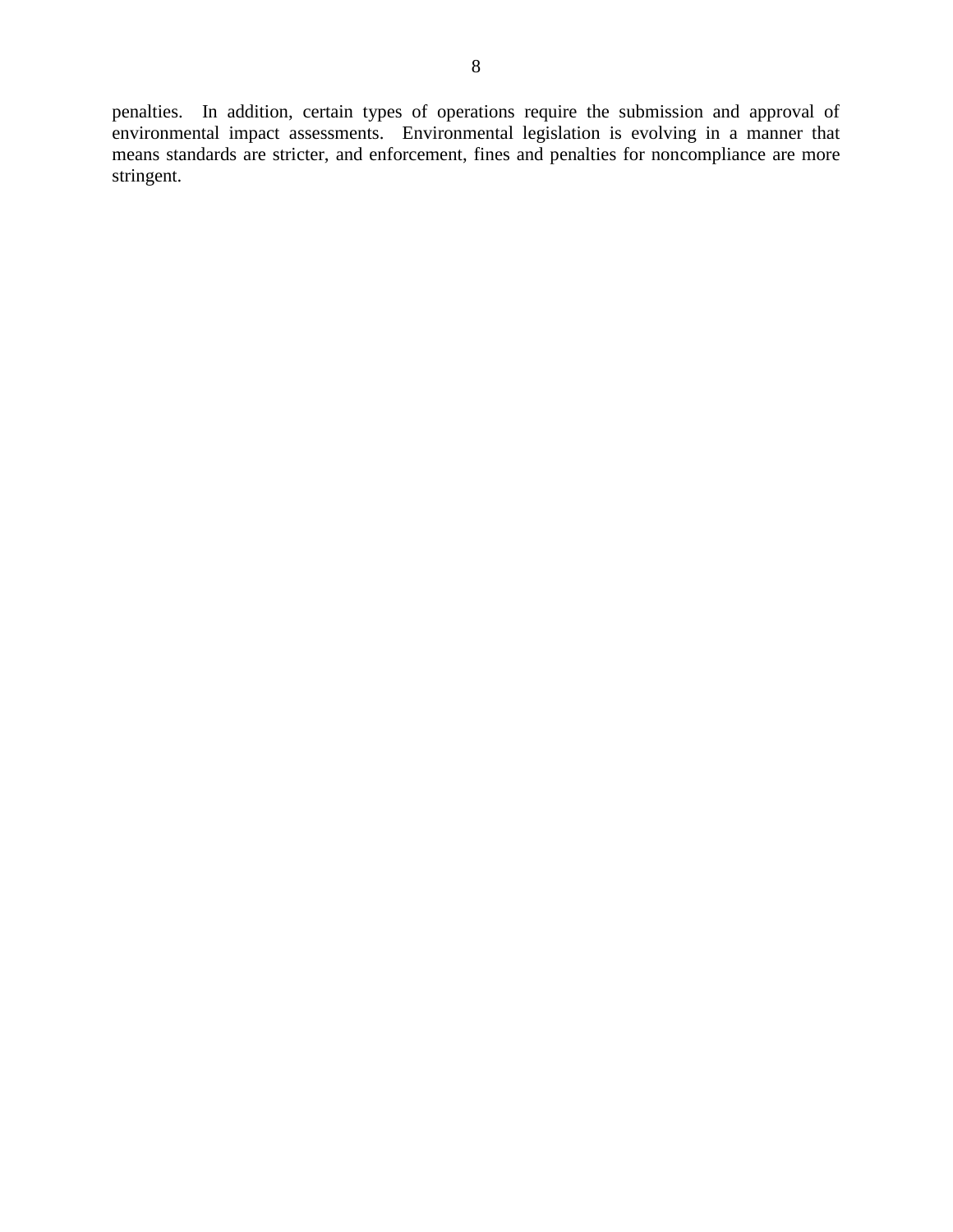#### (d) Competition

The mineral exploration industry is intensely competitive in all its phases, and ATAC competes with other companies that have greater financial and technical resources. Competition could adversely affect ATAC's ability to acquire suitable properties or prospects in the future.

#### (e) Fluctuating Metal Prices

Factors beyond the control of ATAC have a direct effect on global metal prices, which have fluctuated widely, particularly in recent years. Consequently, the economic viability of any of ATAC's exploration projects and ATAC's ability to finance the development of its projects cannot be accurately predicted and may be adversely affected by fluctuations in metal prices.

#### (f) Future Financings

ATAC's continued operation will be dependent in part upon its ability to generate operating revenues and to procure additional financing. To date, ATAC has done so through equity financing.

Fluctuations of global equity markets can have a direct effect on the ability of exploration companies, including ATAC, to finance project acquisition and development through the equity markets. There can be no assurance that funds from ATAC's current income sources can be generated or that other forms of financing can be obtained at a future date. Failure to obtain additional financing on a timely basis may cause ATAC to postpone exploration or development plans, forfeit rights in some or all of the properties or joint ventures, or reduce or terminate some or all of the operations.

(g) Price Volatility of Publicly Traded Securities

During recent months, global investors have shifted more attention to precious metals and the market prices of securities of some mineral exploration companies have risen. However, mineral exploration activities remain at low levels and share prices could fall again if metal demand decreases. There can be no assurance that market prices for securities of mineral exploration companies will continue to improve in the short or intermediate term.

#### **CRITICAL ACCOUNTING ESTIMATES AND FINANCIAL INSTRUMENTS**

ATAC prepares its financial statements in conformity with IFRS. ATAC lists its significant accounting policies and its financial instruments in Notes 2 and 13, respectively, to its annual audited consolidated financial statements for the twelve months ended December 31, 2016. Of the accounting policies, ATAC considers the following policy to be the most critical to the reader's full understanding and evaluation of ATAC's reported financial results.

#### Deferred Exploration Costs

ATAC is in the exploration stage with respect to its investment in natural resource properties and accordingly follows the practice of capitalizing all costs related to each exploration project, until such time as the project is put into commercial production, sold or abandoned. Management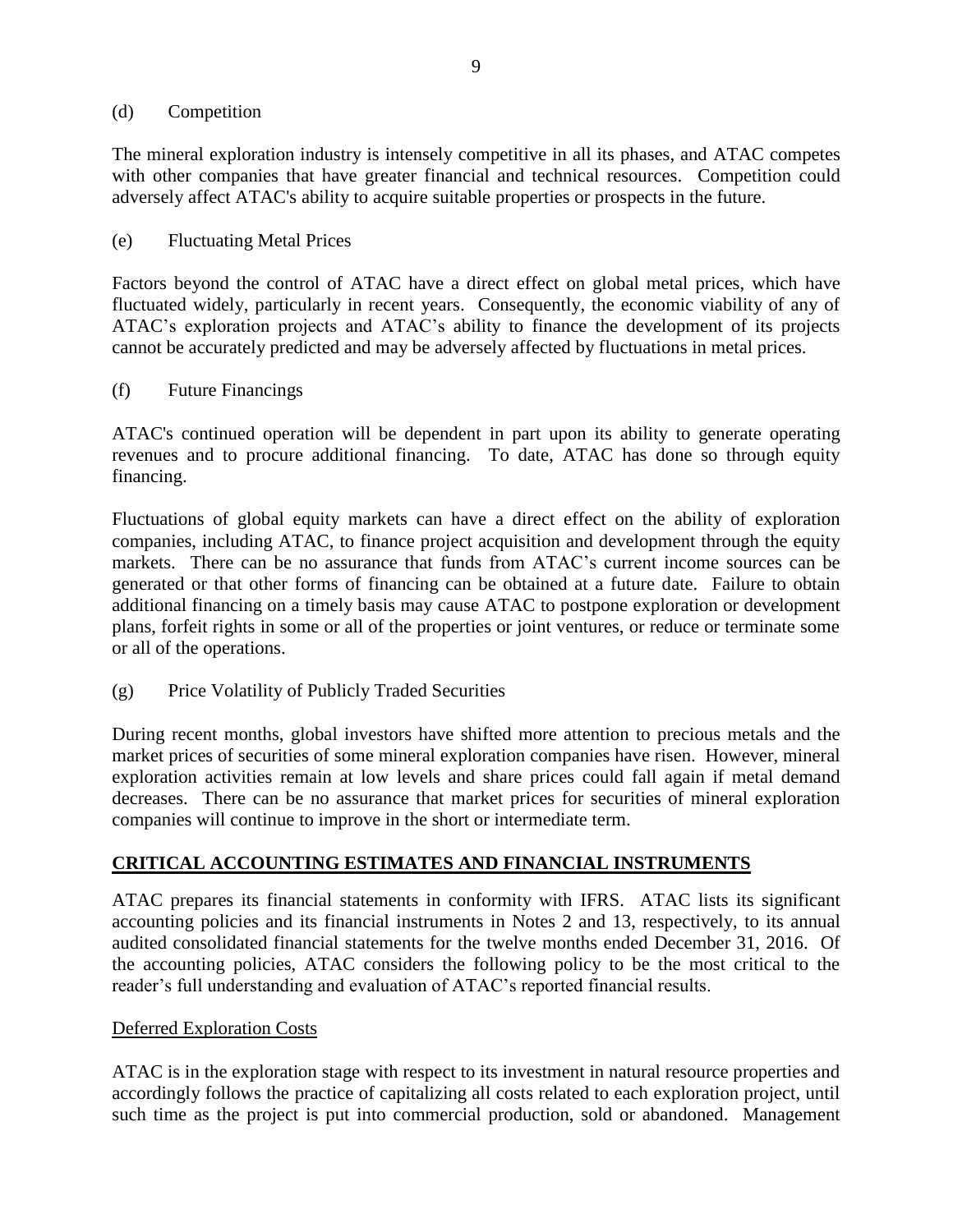reviews capitalized costs on its mineral properties for signs of impairment both quarterly and annually and will recognize impairment in value based upon current exploration results and upon management's assessment of the future probability of profitable revenues from production on the property or proceeds from the sale or option of the property.

# **MANAGEMENT AND BOARD OF DIRECTORS**

No changes to the ATAC management or board of directors occurred during the three months ending September 30, 2017. There have also been no changes subsequent to September 30, 2017.

## **INVESTOR RELATIONS**

All investor relations functions are performed by ATAC management. Vanessa Pickering is the Manager of Corporate Communications. Ms. Pickering is an employee of Archer Cathro and the only direct remuneration she receives from ATAC is by way of stock options.

## **EXPLORATION AND PROPERTY TRANSACTIONS**

The primary focus of ATAC is the exploration and development of the Rackla Gold property. Although no longer considered core business assets, ATAC continues to hold interests in a number of other mineral properties outside of the Rackla Gold property.

## **1. Rackla Gold Property**

ATAC's Rackla Gold property is located in the Mayo Mining District of central Yukon. The approximate centre of the project area is 100 km northeast of Keno City. The Rackla Gold property area is comprised of 8,723 mineral claims and covers an east-west extending land package approximately 185 km long by 15 km wide and covers an area of approximately 1,700 km<sup>2</sup>. ATAC has acquired the claims through its own staking for the purpose of covering the projected extensions of the favourable geology underlying the Rackla Gold property.

The Rackla Gold property lies within a zone of regional-scale thrust faults, which imbricate basinal sediments and platform carbonate rocks. The thrust panel that contains the Rackla Gold property approximately straddles the boundary between Selwyn Basin and Mackenzie Platform and contains units belonging to both tectonic elements. ATAC has carried out an aggressive geochemical sampling and prospecting program over most of the property to evaluate areas of future exploration focus.

From east to west, the Rackla Gold property has been divided into three separate project areas: (a) the Osiris project, which hosts the Conrad, Osiris, Sunrise and Ibis Carlin-type gold zones; (b) the Orion project, which is subject to an earn-in agreement with Barrick; and (c) the Rau project, which hosts the Tiger Gold Deposit. Each of the three projects is discussed below.

The gold mineralization identified to date in both the Osiris and Orion project areas is generally characterized by fine-grained pyrite, realgar and orpiment which appear to be the primary minerals associated with gold. The mineralization occurs in limestone debris flows and turbidite deposits characteristic of an offshore sedimentary environment. The mineralogy, chemistry and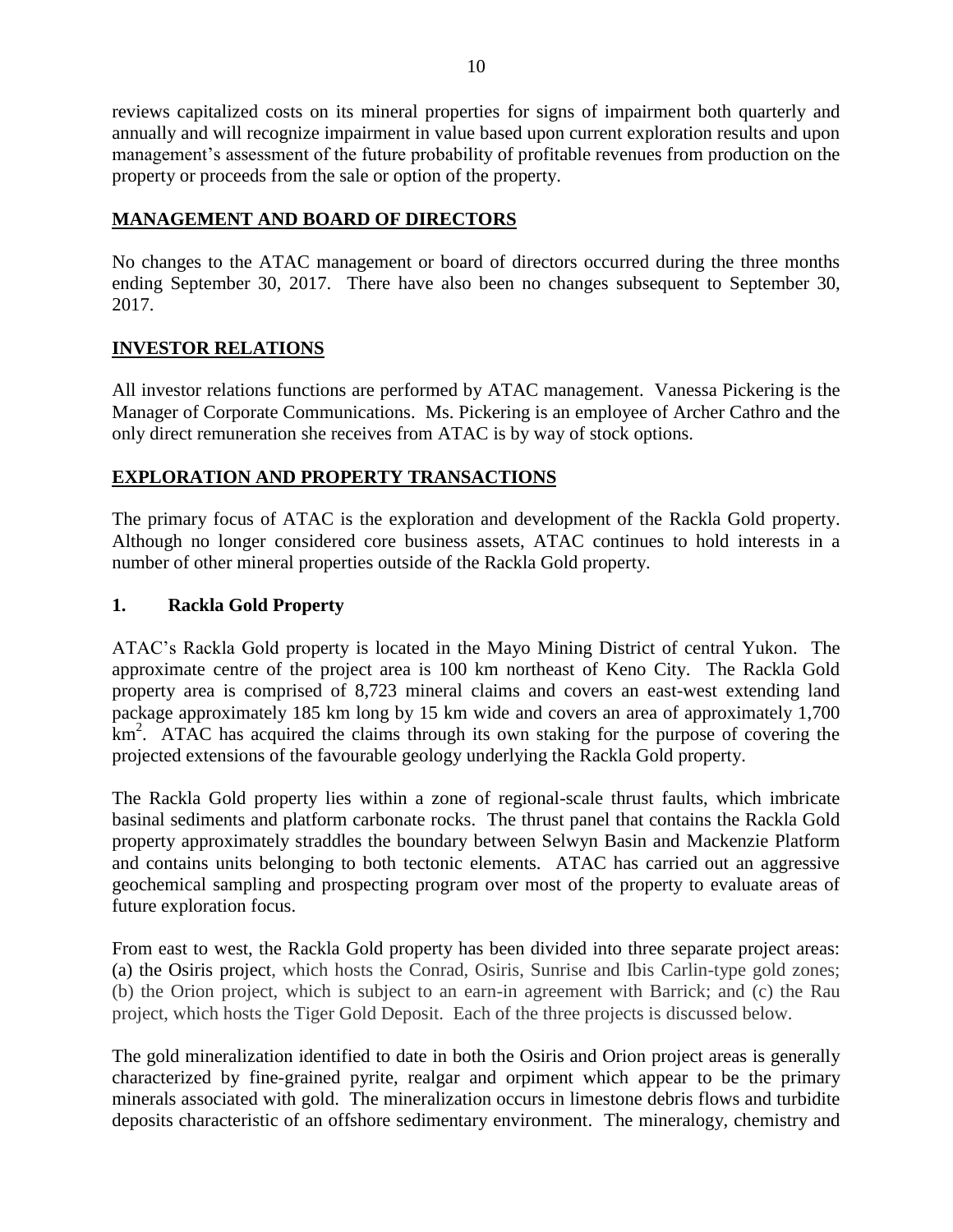geological setting of both the Osiris and Orion project areas are characteristic of Carlin-type mineralization.

### **(a) Osiris Project**

The Osiris project is located at the eastern end of the Rackla Gold property. Gold mineralization in the Osiris project area was first discovered in July of 2010 at the Osiris gold showing. Since 2010, ATAC has identified four mineralized zones within the Osiris property area: (i) Osiris; (ii) Ibis; (iii) Conrad; and (iv) Sunrise. Each of these zones is summarized below.

### (i) Osiris Zone

Gold mineralization at the Osiris Zone is hosted by Neoproterozoic carbonate rocks that are folded into a southerly plunging anticline and occurs in the form of narrow stylolites, stockworks and disseminations of fine grained pyrite associated with realgar and orpiment (both are arsenic sulphide minerals) accompanied by decarbonitization, silicification and peripheral calcite flooding. The discovery has been traced for an 800 m strike length on both limbs of the fold. The strongest mineralization occurs within a 40 m wide zone that lies along the fold axis near the crest of the anticline.

Drill campaigns from 2010 through 2017 included a total of 67 holes (16,760 m) and tested two distinct structural settings for Carlin-type gold mineralization: (i) the steeply dipping west limb of the anticline; and (ii) the near-surface mineralization in the south-dipping east limb.

Drilling in 2017 tested the favourable limestone and overlying dolostone units in proximity to faults that offset the Osiris stratigraphy. The Osiris drill results released to date confirm good continuity of the mineralization along the western limb of the Osiris Anticline. Mineralization appears to be most strongly developed near stratigraphic boundaries where mineralizing fluidflow can become focused. Hole OS-17-237 intersected 17.16 m of 2.89 g/t gold within mineralized fractures that developed on the periphery of one of the Osiris cross faults. Hole OS-17-239 intersected 13.89 m of 1.85 g/t gold in a more strongly faulted section of the host limestone unit. Hole OS-1-244 demonstrated focused fluid-flow along a stratigraphic contact between limestone and mudstone returning 12.19 m of 9.60 g/t gold. Results from the remaining holes drilled at the Osiris Zone in 2017 are pending.

Assay results from all Osiris drilling released to date can be viewed on ATAC's website at [www.atacresources.com.](http://www.atacresources.com/news/news-releases/atac-resources-ltd-identifies-10-sq-km-gold-in-soil-anomaly-5-km-southeast-of-its-tiger-gold-deposit-rackla-gold-project-yukon)

(ii) Ibis Zone

The Ibis Zone is located approximately 500 m southwest of the Osiris Zone. Gold mineralization here is stratabound and is localized in the same southerly plunging anticlinal structural setting that hosts the Osiris Zone. The style of mineralization in the two zones is very similar, with the best gold grades occurring at or near the contact between silty limestone and overlying dolostone. The axial crest of the anticline contains the widest and best mineralized intervals.

Drilling to date includes a total of 26 holes (6,574 m) and mineralization has been intersected over an unfolded strike length of 200 m to the current maximum depth of 400 m below surface.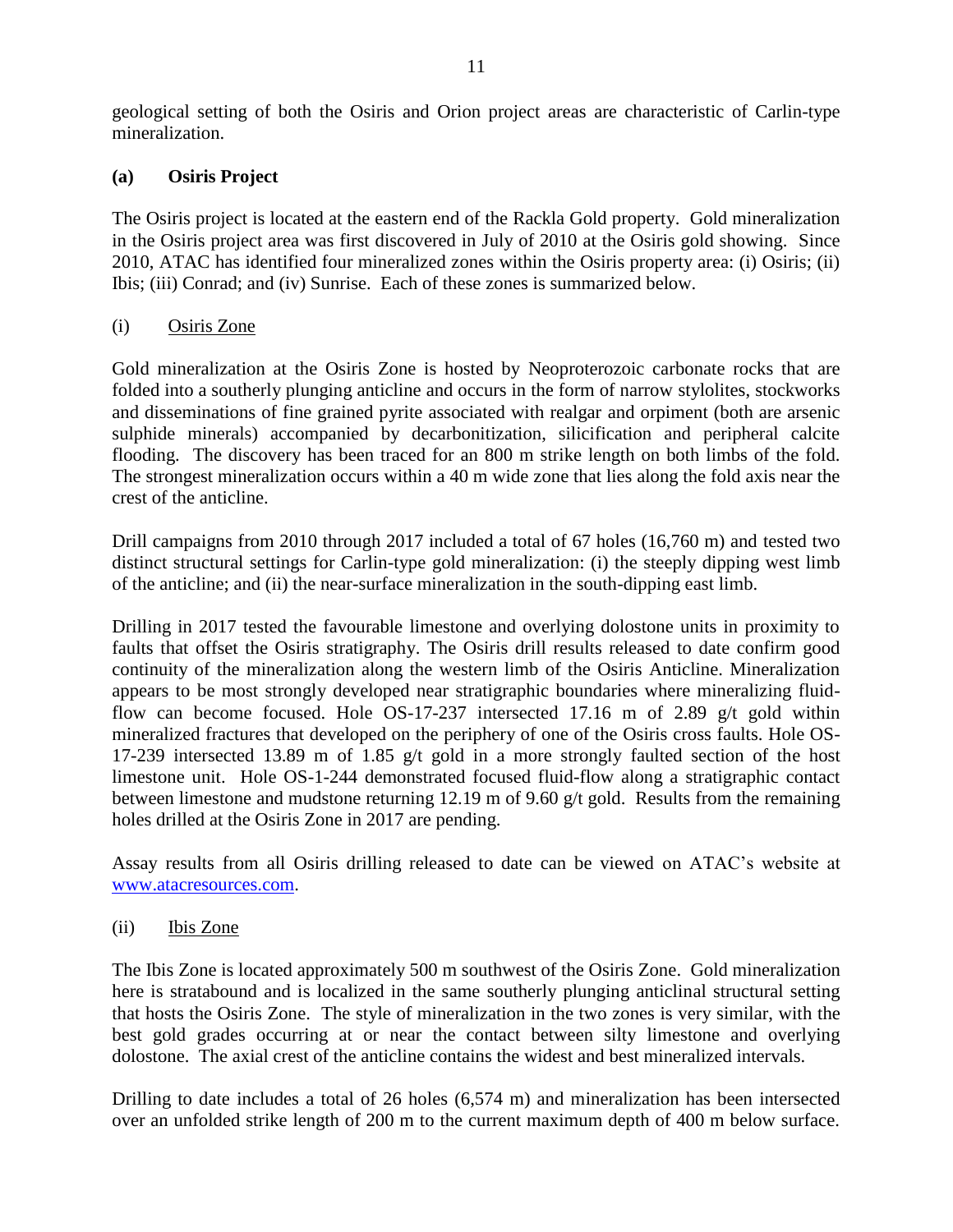The mineralized area remains open to expansion to depth. Two soil geochemical anomalies located to the east and west of the currently drilled areas that have not been fully-tested. No diamond drilling was completed at Ibis in 2017.

Results from all Ibis Zone drilling to date can be viewed on ATAC's website at [www.atacresources.com.](http://www.atacresources.com/news/news-releases/atac-resources-ltd-identifies-10-sq-km-gold-in-soil-anomaly-5-km-southeast-of-its-tiger-gold-deposit-rackla-gold-project-yukon)

### (iii) Conrad Zone

The Conrad Zone is the most advanced zone within the Osiris project area. To date a total of 50,220 m of drilling in 123 holes has been completed.

Carlin-type mineralization at the Conrad Zone is contained within three structural and stratigraphic settings. In the Conrad Upper Zone, gold mineralization occurs along the stratigraphic contact between limestone and an overlying pyritic siltstone cap unit where the thickest mineralization occurs along the crest of an anticlinal fold. The Upper Zone has been continuously traced by shallow drilling over a strike length of 800 m. Mineralization in the Upper Zone remains open along strike.

Mineralization at the Conrad Middle Zone is characterized by strong alteration and mineralization within multiple stacked, flat-lying bodies proximal to a laterally extensive, near vertical siltstone-limestone contact. Only 300 m of the presently known 800 m long favourable siltstone-limestone contact has been tested. Mineralization in the Middle Zone remains open along strike and at depth.

The Conrad Lower Zone is marked by two new significant gold intervals that returned gold values beneath the Conrad Middle Zone. Mineralization in the Lower Zone remains open along strike and at depth.

Drilling at the Conrad Zone in 2017 was focused on targeting cross-faults, including the 350 and 650 Faults that are thought to be part of the hydrothermal plumbing system that introduced gold mineralization into Conrad. Results of the drilling completed to date suggest that both the 350 and 650 Faults play a significant role in the mineralizing system at Conrad.

Hole OS-17-232 intersected mineralization in proximity to the vertical 350 Fault beneath the northdipping Nadaleen Fault and returned 12.19 m of 5.97 g/t gold including a higher-grade interval of 7.54 m of 8.59 g/t gold. This intersection is hosted in the Conrad limestone unit and represents a previously unknown area of mineralization. Further to the south, hole OS-17-233 intersected 67.06 m of 3.35 g/t gold at the contact between the Conrad limestone and overlying siltstone in proximity to the 350 Faults. The preliminary drilling of the 350 Fault zone suggests that it is made up of a series of faults in a northerly trending zone approximately 80 m wide. These faults offset the favourable siltstone-limestone contact area approximately 100 m to the north.

The 650 Fault Zone is an area where detailed geologic and structural modelling has shown a northward stepped displacement of the Conrad limestone unit. Hole OS-17-236 was drilled across the northwest trending 650 Fault corridor and intersected four zones of high-grade gold including 27.43 m of 4.37 g/t gold and 42.67 m of 3.78 g/t gold. The four mineralized zones in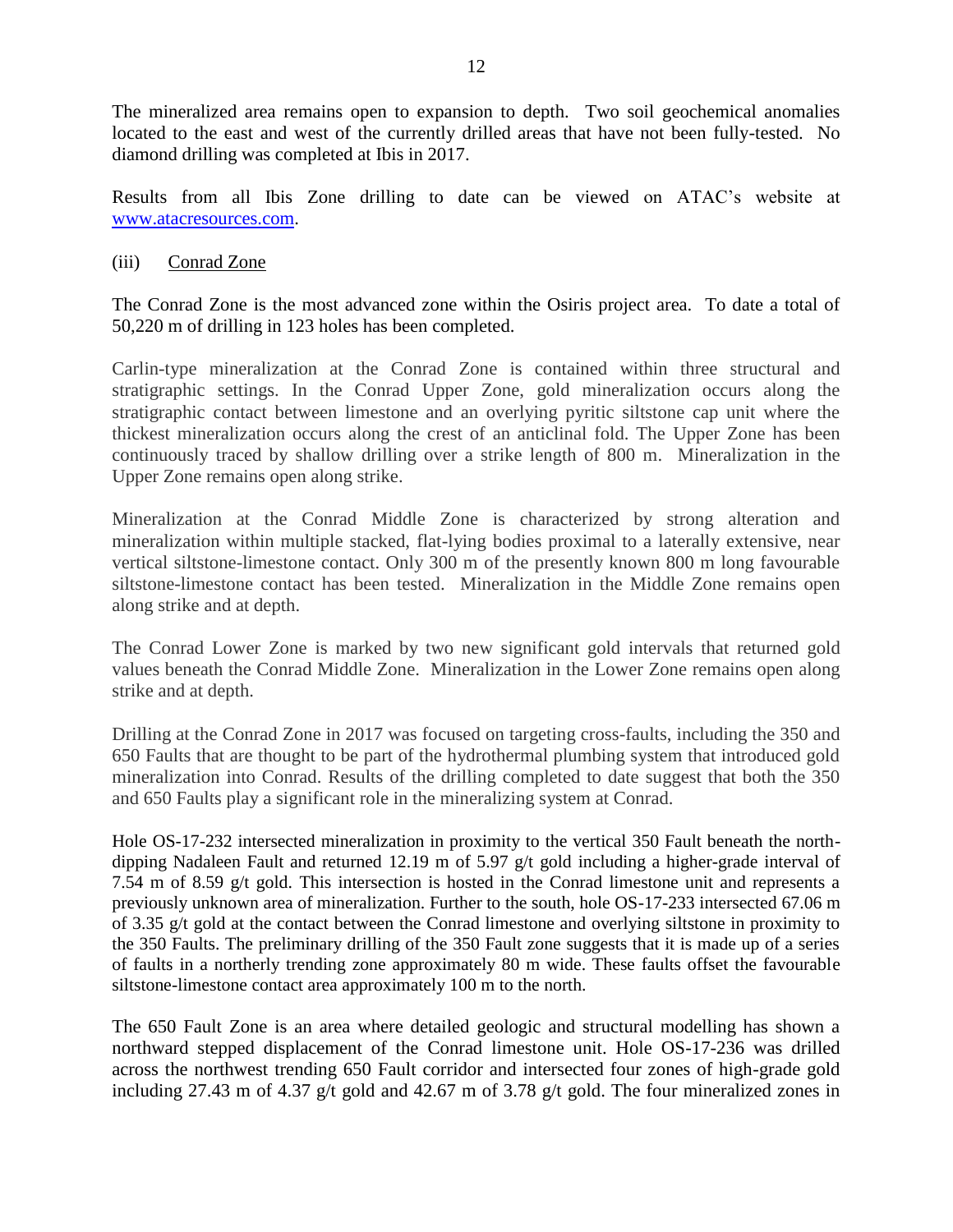this hole represent the interplay of the 650 Fault hosted mineralization with the strata controlled replacement-style Conrad Upper Zone mineralization.

Hole OS-17-238 at Conrad targeted an area of limited drilling within the 650 Fault corridor and returned high-grade siliciclastic-hosted rock with an interval of 12.50 m of 20.78 g/t gold near the top of the hole. Additional intervals of high-grade gold mineralization including 10.41 m of 7.15 g/t gold within OS-17-238 occur in fracture networks developed in the siliciclastic rock unit hosted in the 650 Fault corridor.

Strong fluid alteration characteristics were observed in association with high-grade mineralization in hole OS-17-241 which intersected 5.60 m of 14.46 g/t gold, at the faulted contact between the limestone and siltstone units in association with the 650 Fault corridor. Broader intersections of mineralization, as found in hole OS-17-245 which returned 18.10 m of 2.56 g/t gold, are the result of lateral migration of the mineralization fluids away from the fault corridors along favourable horizons within host rocks.

Results from the remaining holes drilled at the Conrad Zone in 2017 are pending. Results from all drilling at the Conrad Zone released to date can be viewed on ATAC's website at [www.atacresources.com.](http://www.atacresources.com/news/news-releases/atac-resources-ltd-identifies-10-sq-km-gold-in-soil-anomaly-5-km-southeast-of-its-tiger-gold-deposit-rackla-gold-project-yukon)

### (iv) Sunrise Zone

The Sunrise Zone is located 300 m east of the Osiris anticline hinge zone. Mineralization at Sunrise occurs as sub-parallel tabular bodies that dip steeply south. Gold mineralization at the Sunrise Zone extends for a strike length of 215 m and remains open at depth.

Since the original discovery of the zone in 2012, a total of 6,215 m of drilling in 25 holes has been completed.

The primary objective of the 2017 drilling at the Sunrise Zone was to systematically step-out from previously defined mineralization and to test the wide gaps between previous drill holes. The initial 2017 Sunrise holes successfully extended gold mineralization at depth. Hole OS-17- 249 was drilled on the eastern side of the zone and returned intersections of 10.42 m of 7.97 g/t gold and 15.24 m of 13.52 g/t gold. Results from hole OS-17-249 included the highest grade intersection received to date at Sunrise. Results also show a bifurcation of the mineralized zone and an increase in the gold grade with depth in this area.

Results from the remaining holes drilled at the Sunrise Zone in 2017 are pending. Results from all drilling at the Sunrise Zone can be viewed on ATAC's website at [www.atacresources.com.](http://www.atacresources.com/news/news-releases/atac-resources-ltd-identifies-10-sq-km-gold-in-soil-anomaly-5-km-southeast-of-its-tiger-gold-deposit-rackla-gold-project-yukon)

#### **(b) Orion Project**

The Orion project covers an area of  $780 \text{ km}^2$  and occupies the central third of the Rackla Gold property. The project hosts the 18 km² Anubis cluster and contains the Orion and Anubis gold Zones. The 18 km² geochemical footprint identified by ATAC in the Anubis area including peripheral occurrences of high-grade silver-lead-zinc and gold mineralization suggests the area has been exposed to a very large Carlin-type mineralizing event.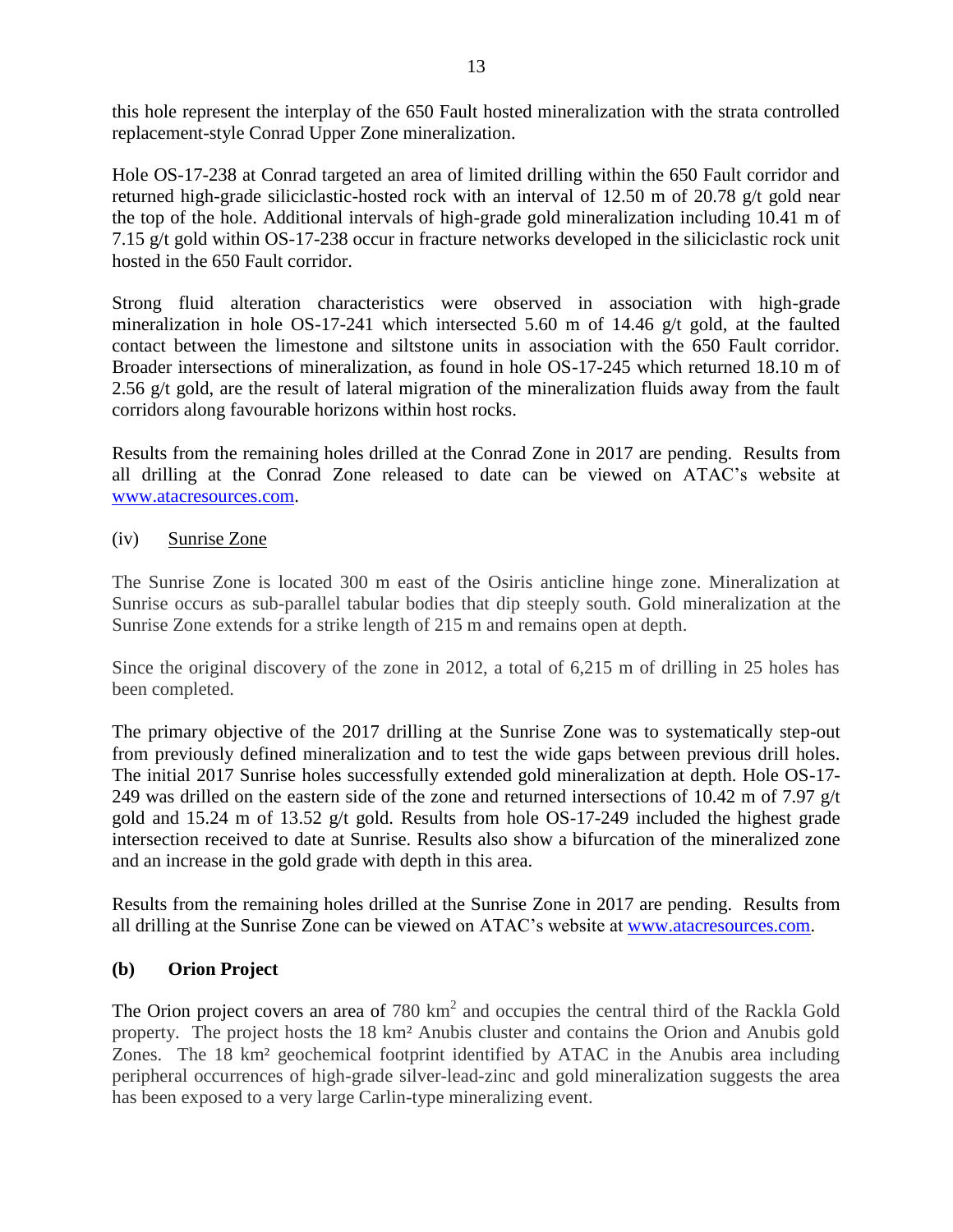Geochemical anomalies occur in clusters in the Orion project area along a regional scale northwest-trending extensional fault system. Trenching and geochemical sampling has outlined a cumulative 8 km strike length of anomalous and potentially mineralized fault structure with well developed, gold bearing Carlin-type hydrothermal alteration in adjacent rocks.

A total of nine priority exploration targets have been identified for future drilling within the Orion project area, namely, the Anubis, Ana, Hydra, Draco, Dorado, Orion, Zodiac, Columba and Corona showings.

Results from all of ATAC's pre-2017 work on the Orion project area can be viewed on ATAC's website at [www.atacresources.com.](http://www.atacresources.com/news/news-releases/atac-resources-ltd-identifies-10-sq-km-gold-in-soil-anomaly-5-km-southeast-of-its-tiger-gold-deposit-rackla-gold-project-yukon)

### Barrick Transactions

By agreement dated April 7, 2017, ATAC entered into a number of transactions with Barrick consisting of a maximum investment by Barrick of \$63.3 million. The transactions included a staged option to Barrick to acquire up to a 70% interest in the Orion project and a tax-assisted structured private placement. Each of the transactions is summarized below:

(i) Earn-In and Joint Venture

Under the earn-in agreement dated April 7, 2017, (the "Option Agreement") ATAC granted Barrick a two-staged option to acquire a 70% interest in the Orion project. Stage 1 of the earn-in requires Barrick to incur exploration expenditures of \$35-million over five years to acquire a 60% interest in the Orion project. Stage 1 expenditures include a \$10-million guaranteed exploration commitment over the first three years.

Under the terms of the earn-in agreement, one or more senior members of the Barrick exploration team will be seconded to the Orion project and provide technical assistance and expertise to ATAC.

Once Barrick has acquired a 60% interest in the project, ATAC and Barrick will form a joint venture. Under the joint venture, Barrick will be granted the Stage 2 option to acquire an additional 10% interest in the Orion project by incurring an additional \$20 million in exploration expenditures on the project. If Barrick does not exercise its right to acquire the additional 10% in the joint venture, ATAC will have the right to purchase a 10.1% interest in the project from Barrick, resulting in ATAC and Barrick joint venture interests of 50.1 per cent and 49.9 per cent, respectively.

If either of ATAC's or Barrick's joint venture interest is reduced to 10% or less, that party's interest in the Orion project will convert to a sliding-scale net smelter return royalty on gold. The royalty will be adjusted for changes in gold price and cumulative gold production from the Orion project. The net smelter return royalty will range from 1% to 3% with no buyout provision.

Each stand-alone gold deposit within the Orion project area will be subject to the same sliding scale net smelter return royalty, but the cumulative gold production amount will be reset to zero for each new deposit. Silver will be subject to a 2% fixed net smelter return royalty, and all other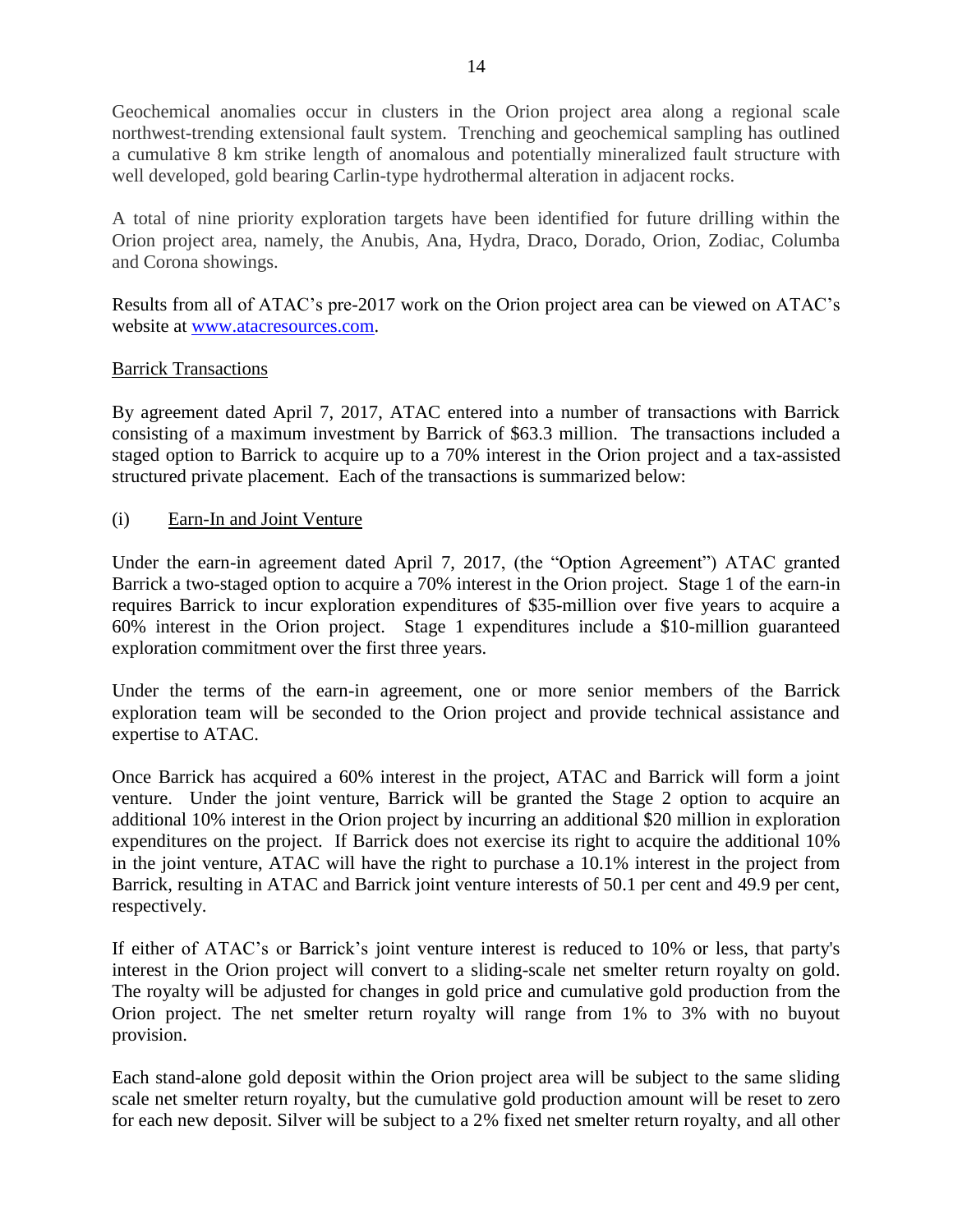commodities will be subject to a 1% fixed net smelter return royalty. Neither of the fixed royalties will have a buyout.

ATAC will provide the results from the 2017 work on the Orion Project once results are available and disclosure has been authorized by Barrick.

### (ii) Private Placement

Included in the transactions with Barrick was a tax-assisted structured private placement of \$8.3 million. See "Liquidity and Capital Resources" for additional information. The proceeds from the private placement are being used by ATAC to partially finance the \$10 million 2017 exploration program at the Osiris and Rau projects, which are not subject to the Barrick earn-in agreement.

### **(c) Rau Project**

The [Rau project](http://www.atacresources.com/projects/rackla/rau-trend) lies at the western end of the 185 km long Rackla Gold property and consists of a 22-kilometre-long geophysically and geochemically anomalous trend extending north westerly from the 63 million-year-old felsic Rackla Pluton. The trend hosts the Tiger Deposit as well as the Ocelot silver-lead-zinc discovery. Limited work conducted along trend of the Tiger Deposit since 2008 has led to the discovery of ten additional sediment hosted gold targets (Airstrip, Bengal, Caracal, Cheetah, Condor, Cougar, Jaguar, Panther, Puma and Serval), five gold+/ copper +/- tungsten skarn targets (Bobcat, Kathy, Hogsback, Ridgecrest and Flat Top) and numerous untested gold, gold-pathfinder and silver-lead-zinc anomalies.

Mineralization at the Rau project occurs within a highly prospective geological setting, situated between the regional scale Dawson and Kathleen Lakes Fault Zones. Mineralization styles within the Rau project are diverse and likely directly related to a broad hydrothermal mineralizing system centered around the Rackla Pluton, located 3 km southeast of the Tiger Deposit.

#### (i) Tiger Deposit

The Tiger Deposit is located approximately 55 km northeast of Keno City, Yukon. Current access is by air via a 2,500 foot airstrip located 8 km from the deposit.

The Tiger Deposit is a thick north-westerly trending body of carbonate-replacement style gold mineralization hosted by a moderately northeast dipping karsted limestone horizon. On June 14, 2016, ATAC filed an updated preliminary economic assessment report for the Tiger Deposit entitled "Technical Report and Preliminary Economic Assessment for the Tiger Deposit, Rackla Gold Project, Yukon Territory, Canada" (the "2016 PEA") with Canadian securities regulators. A full copy of the 2016 PEA can be viewed under the ATAC profile on SEDAR [\(www.sedar.com\)](http://www.sedar.com/).

The highlights from the 2016 PEA are summarized below: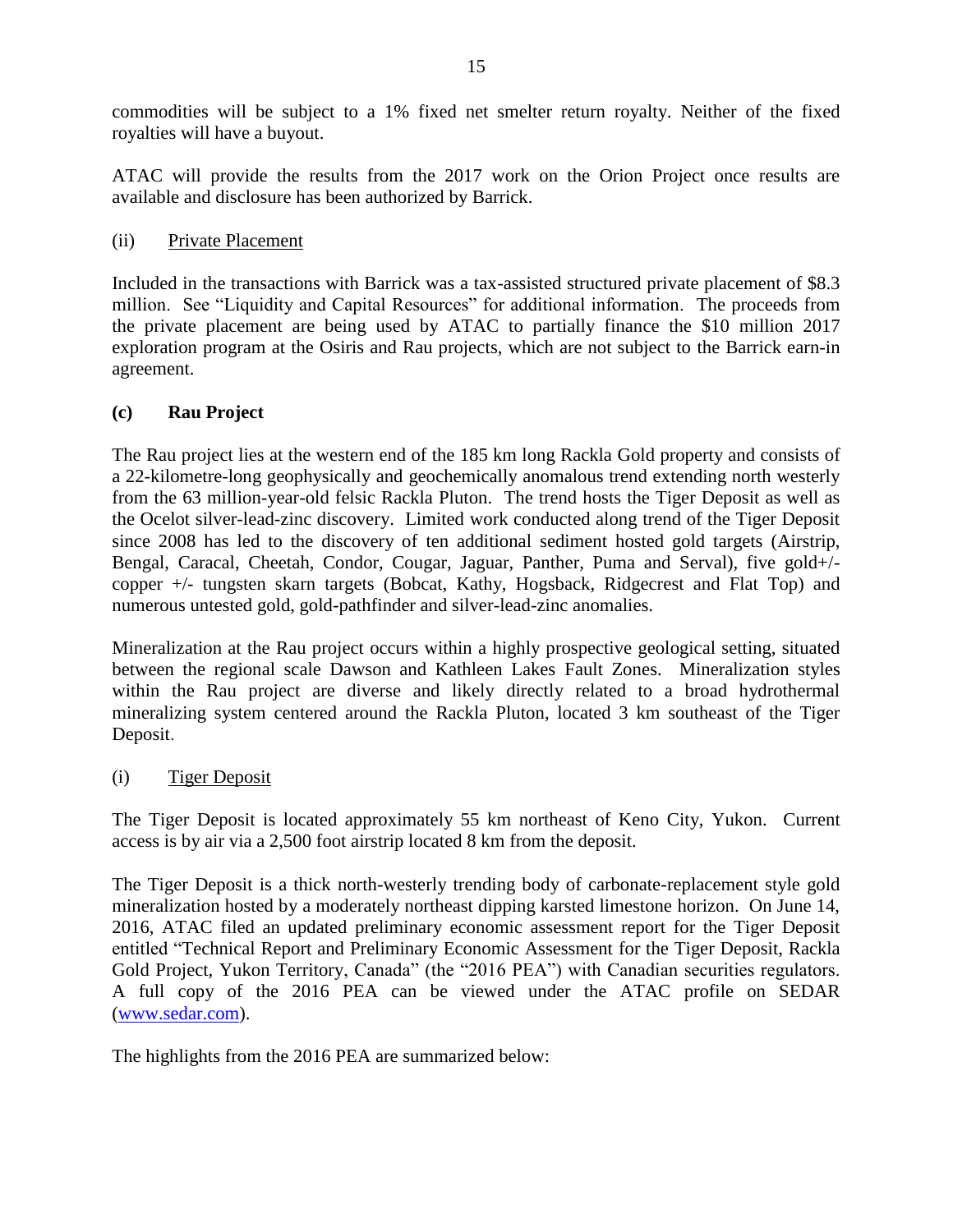- The 2016 PEA was completed using a base case gold price of US\$1,250/oz and a currency exchange rate of US\$0.78 equal to CA\$1.00 (unless specified otherwise, all values are shown in Canadian dollars);
- Net present value ("NPV") (5%) of \$106.6 million and an internal rate of return ("IRR") of 34.8% before tax, and an NPV  $(5%)$  of \$75.7 million and an IRR of 28.2% after tax, with an all-in sustaining cost of US\$864/oz;
- The 2016 PEA extends the mine life from 4 years to 6.2 years, more than doubles the pretax NPV  $_{(5\%)}$  and increases the pre-tax IRR by 4.8%;
- Approximately 302,307 ounces of gold produced at an average undiluted grade of 3.81 g/t gold;
- Total project life increases to approximately 9 years, including 1 year of construction and pre-stripping followed by 6 years of owner-operated open-pit mining and 2 years of reclamation; and,
- Pre-production capital cost of \$109.4 million and life-of-mine ("LOM") sustaining capital costs totaling \$8.3 million.

For a more detailed discussion related to all aspects of the 2016 PEA, the reader is referred to the ATAC MD&A document for the twelve months ended December 31, 2016, as filed with Canadian securities regulators on March 30, 2017 under the ATAC Resources Ltd. profile at [www.atacresources.com.](http://www.atacresources.com/)

Drilling of the sulphide portion of the Tiger Deposit in 2017 was designed to confirm grade and continuity of the sulphide resources and expand the areas of known sulphide mineralization. Eight drill holes targeted sulphide gold mineralization and all returned significant mineralized intercepts.

Drill holes RAU-17-151 through 156 targeted mineralization along the western edge of the existing sulphide resource, while holes 157 and 158 were drilled to add confidence to sulphide grade. RAU-17-156 returned 56.77 m of 4.08 g/t gold including 9.14 m of 8.07 g/t gold with the three phases of sulphide mineral development present in the hole. This hole demonstrates the continuous, high-grade potential of the sulphide mineralization where previous drilling was widely spaced.

Hole RAU-17-159 targeted near-surface oxide mineralization on the eastern side of the Tiger Deposit and returned a high-grade intersection of 51.82 m of 5.66 g/t gold.

## **Tiger East Anomaly**

Prospecting in 2016 of an underexplored gold-in-soil geochemical anomaly returned numerous samples with significant gold-in-rock values. Ten out of 21 oxide float composite grab samples collected over a 150 m long area at the Tiger East Anomaly returned values greater than  $1 \text{ g/t}$ gold with the most notable sample returning 18.30 g/t gold.

Three drill holes targeted the Tiger East Anomaly in 2017. RAU-17-160 returned 21.34 m of 2.59 g/t gold including 3.05 m of 9.97 g/t gold within a strongly oxidized interval of dolomitized limestone. Hole RAU-17-161 was drilled outside the apparent alteration and mineralized zone while RAU-17-162 was terminated short of its target due to mechanical issues with the drill. Future drilling is warranted at Tiger East.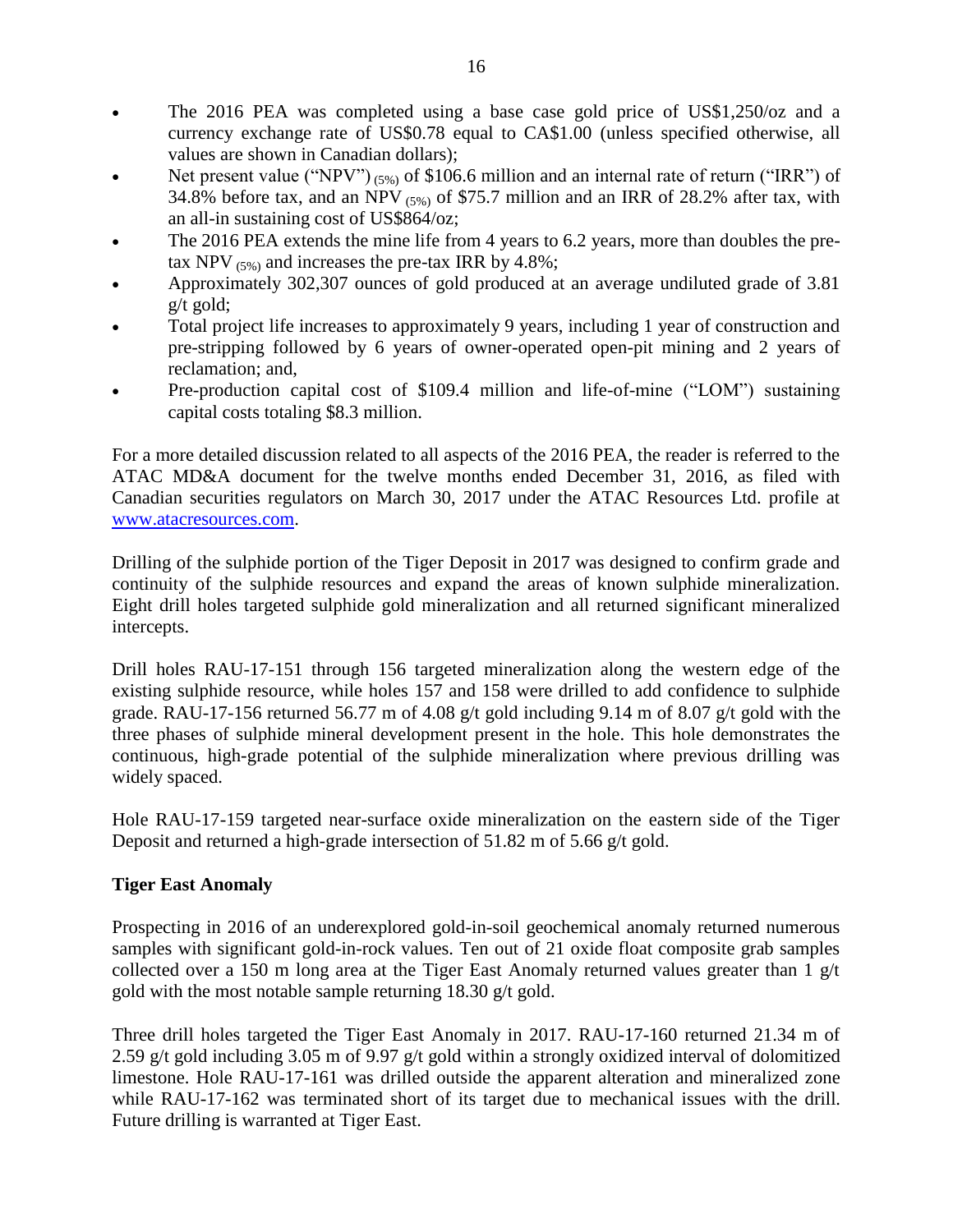Additional prospecting and mapping was conducted in 2017 near the Tiger Deposit and throughout the Rau Project. Results from this program are pending.

### **Tiger Tote Road**

### Permitting and Consultation

Access to the Rau project and Tiger Gold Deposit, 55 km northeast of Keno City, would be by means of a tote road. The proposed tote road would branch off the Hanson Lake Road west of Keno City and is envisioned as a gated, single-lane (5 m wide) and radio-controlled road suitable for vehicles that support advanced exploration at the Tiger Deposit and throughout the Rau project. The total length of the tote road would be approximately 65 km and would consist of 51 km of new road and 17 km of upgraded pre-existing winter road.

Discussions related to access and the development of the Tiger Deposit with the First Nation of Na Cho Nyak Dun ("NNDFN"), local communities and other interested parties has been ongoing for more than seven years. Discussions in 2016 included several town meetings in Mayo and Keno City to present the tote road proposal. Details of these consultations can be found on ATAC's website.

On May 3, 2017, the Yukon Environmental and Socio-Economic Assessment Board ("YESAB") recommended to the Yukon Government and NNDFN that the Tiger Tote Road project be allowed to proceed with certain terms and conditions. The Yukon Government and NNDFN continue to work on a final joint Decision Document.

#### Environmental and Community Engagement

Since 2008, ATAC has completed comprehensive water, heritage, wildlife and fisheries studies related to the tote road permitting and consultation process. ATAC will continue environmental baseline work and ongoing studies as it advances the Tiger Deposit and other targets throughout the Rackla Gold property.

Community and First Nation engagement began in 2008, and an Exploration Cooperation Agreement with the NNDFN was signed in 2010. This Exploration Cooperation Agreement provides a framework within which exploration activities and environmental regulatory process on ATAC's Rackla Gold property have been and will continue to be carried out. The Rackla Gold property lies exclusively within the Traditional Territory of the NNDFN.

#### (ii) Ocelot Zone

In 2010 ATAC made a significant silver-lead-zinc-indium discovery at the Ocelot target located in the western portion of the Rau project. It is situated in lowlands 1.5 km west of the Wind River Winter Road and 15 km northwest of the Tiger Deposit.

A total of 4,918 m in 24 holes was drilled at Ocelot during 2010 and 2011. Mineralization consists of medium to coarse grained pyrite and varying concentrations of low iron sphalerite and medium to coarse grained galena. Sulphide mineralization occurs within a steeply dipping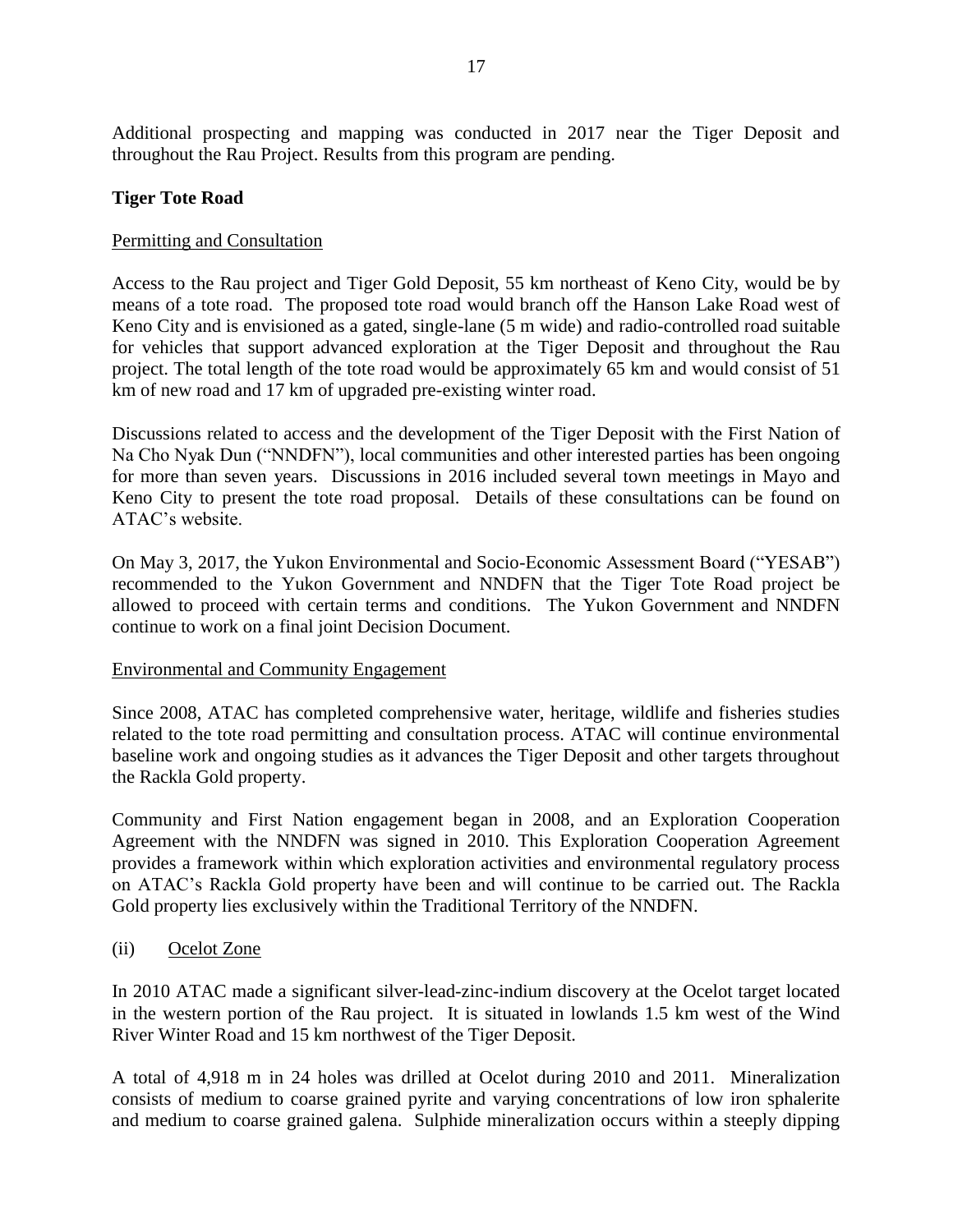northeast trending fault that cuts an extensive dolomite sequence locally exhibiting structural and fluidized breccias. Drilling to date has identified mineralization over a 230 m strike length and to a depth of 150 m. Mineralization remains open downdip and possibly along strike to the northeast.

In 2012, ATAC completed geophysical and geochemical surveys on the Ocelot target. No subsequent exploration has been carried out on the Ocelot Zone since 2012. A summary of assays from the drilling to date at the Ocelot Zone is available on on ATAC's website at [www.atacresources.com.](http://www.atacresources.com/news/news-releases/atac-resources-ltd-identifies-10-sq-km-gold-in-soil-anomaly-5-km-southeast-of-its-tiger-gold-deposit-rackla-gold-project-yukon)

## **2017 Exploration Program**

ATAC's exploration program for 2017 was budgeted at approximately \$10 million to include 13,000 m of diamond drilling and 2,000 m of RAB drilling. The multi-phase program focused on expanding high grade gold mineralization at existing zones within the Osiris and Rau project area. All 2017 work in the Orion project area was budgeted at approximately \$4.9 million and was funded by Barrick. Field programs began in late May and were completed on September 26, 2017. Results or partial results for all projects are pending.

## **2. Dawson Gold Joint Venture**

On August 19, 2016, ATAC sold its 50% interest in the Dawson Gold joint venture (the "Joint Venture") to Arcus Development Group Inc. ("Arcus"). Formed in 2012, the Joint Venture contained four mineral properties: the Dan Man, Touleary, Green Gulch and Shamrock. All four properties are located in the White Gold District of west-central Yukon with the Dan Man sharing its southern property boundary with Goldcorp Inc.'s Coffee Gold Project.

As consideration for ATAC's 50% interest in the four Joint Venture properties, Arcus issued ATAC 10,869,910 common shares and 5,000,000 share purchase warrants. The warrants entitle ATAC to purchase an additional 5,000,000 Arcus common shares at a price of \$0.20 per share at any time prior to August 19, 2021. ATAC also retained a 1% net smelter return royalty interest in any future production from any of the four properties.

Following the completion of the transaction, ATAC held 19.99% of the issued Arcus share capital. As a condition of the 5,000,000 share purchase warrants, ATAC provided both Arcus and the TSX Venture Exchange (the "Exchange") with an undertaking that ATAC may not exercise warrants if doing so will result in ATAC holding 20% or more of the issued Arcus share capital following the exercise of any of the warrants.

# **3. Rosy Property**

ATAC holds a 100% interest in the Rosy property which covers a large system of gold-silver veins located in the Whitehorse Mining District of southern Yukon. Property-wide, helicopterborne VTEM and magnetic surveys were flown during 2007 and soil geochemical surveys, prospecting and geological mapping were conducted in July 2008. This work identified two main areas of vein mineralization and a number of gold-in-soil anomalies.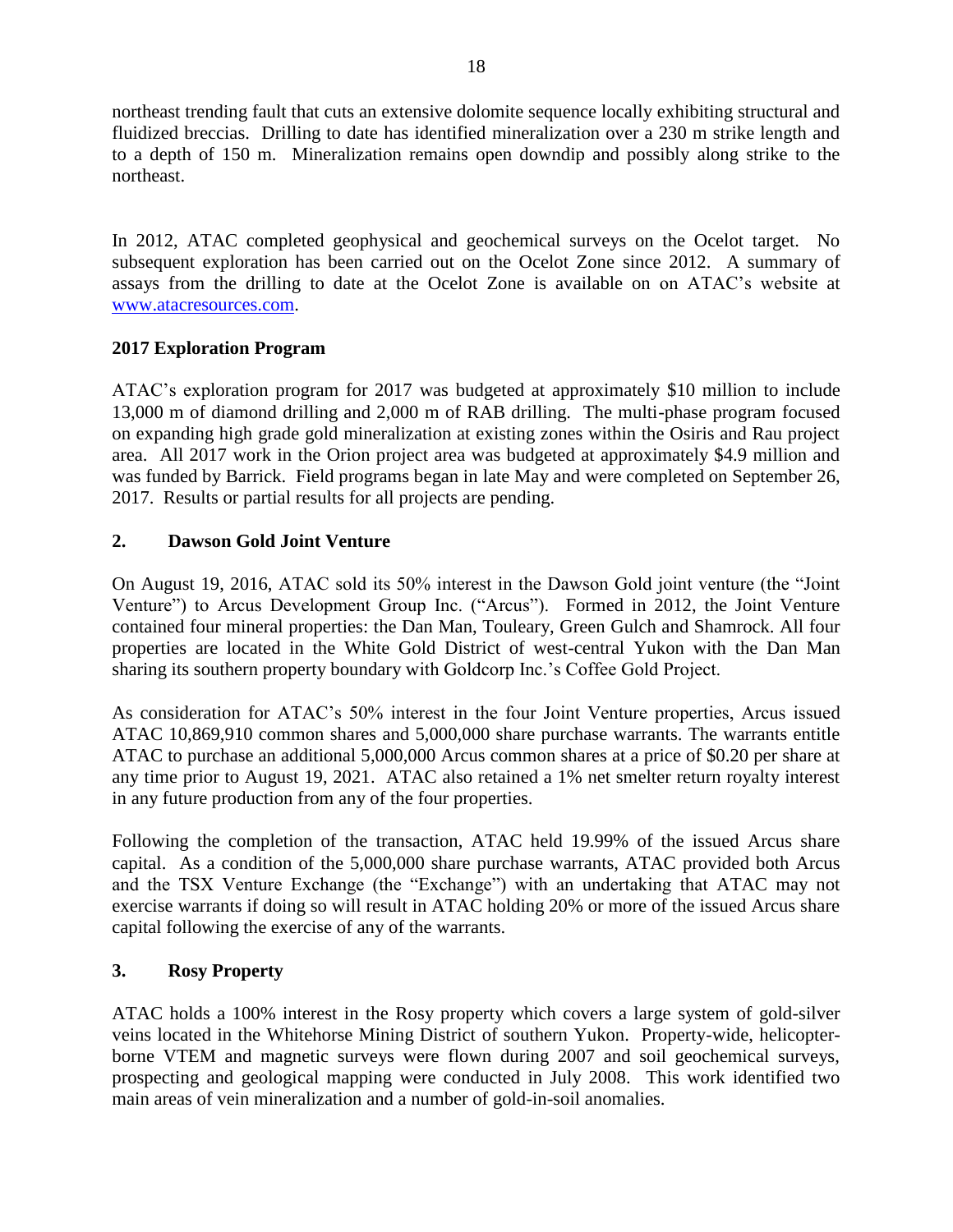ATAC carried out further soil sampling and prospecting in 2009 and identified additional weakly mineralized veins. In July 2010 Bonaparte Capital Corp. ("Bonaparte") conducted a two hole, 263 m diamond drill program. Results were disappointing and Bonaparte terminated its option on the property in December 2010. A small prospecting program was carried out in the early summer of 2016 and partially funded through the Yukon Mineral Exploration Program.

In December 2016 and April 2017, approximately 260 claims were added to the Rosy Property. The newly staked claims cover recently lapsed claims that surround the core of the Red Mountain Molybdenum Deposit owned by Tintina Mines Ltd.

ATAC conducted a small exploration program in June 2017 to follow up on favourable results from 2016 and to evaluate the newly staked ground. Approximately 50 rock samples, 50 silts and 750 soil samples were collected. Results are pending.

# **4. Connaught Property**

The Connaught property is owned 100% by ATAC and is located in the Dawson Mining District in west-central Yukon. It lies immediately south of the Sixtymile placer gold camp, approximately 65 km west of Dawson City.

The property hosts a number of silver-lead-gold veins within a 13 by 5 km area of anomalous soil geochemical response which approximately coincides with a pronounced magnetic high. Although the area has good road access, follow-up work has been limited to trenching and a few drill holes along lightly vegetated ridge tops. Where exposed, the veins are typically 0.3 to 2 m wide and grade 100 to 2,000 g/t silver with 0.3 to 2 g/t gold and 3 to 60% lead. A 218 tonne bulk sample test completed by a previous operator in 2011 averaged 2,228.5 g/t silver and 60% lead.

ATAC staked 48 new claims adjacent to the Connaught Property to connect all claims and to cover prospective ground to the south. A small geochemical survey and prospecting program was conducted in July 2017. Results are pending.

# **5. Panorama Property**

ATAC holds a 100% interest in the Panorama property which consists of 36 mineral claims located in Dawson Mining District of west-central Yukon. The property is a bulk-tonnage gold prospect modelled on the former Brewery Creek Mine, 15 km to the west. Work in 2015 consisted of a helicopter borne geophysical survey. No work program was carried out during the 2017 exploration field season.

## **6. Idaho Creek Property**

In 2006 ATAC staked the 58 claims comprising the Idaho Creek property in the Whitehorse Mining District in west-central Yukon. The property hosts gold and silver mineralization, geophysical anomalies and extensive soil geochemical anomalies, some of which were drill tested in 2006 and 2007 under the terms of an option agreement that was terminated in November 2007. Drill results were generally disappointing and accumulated costs were writtenoff by ATAC.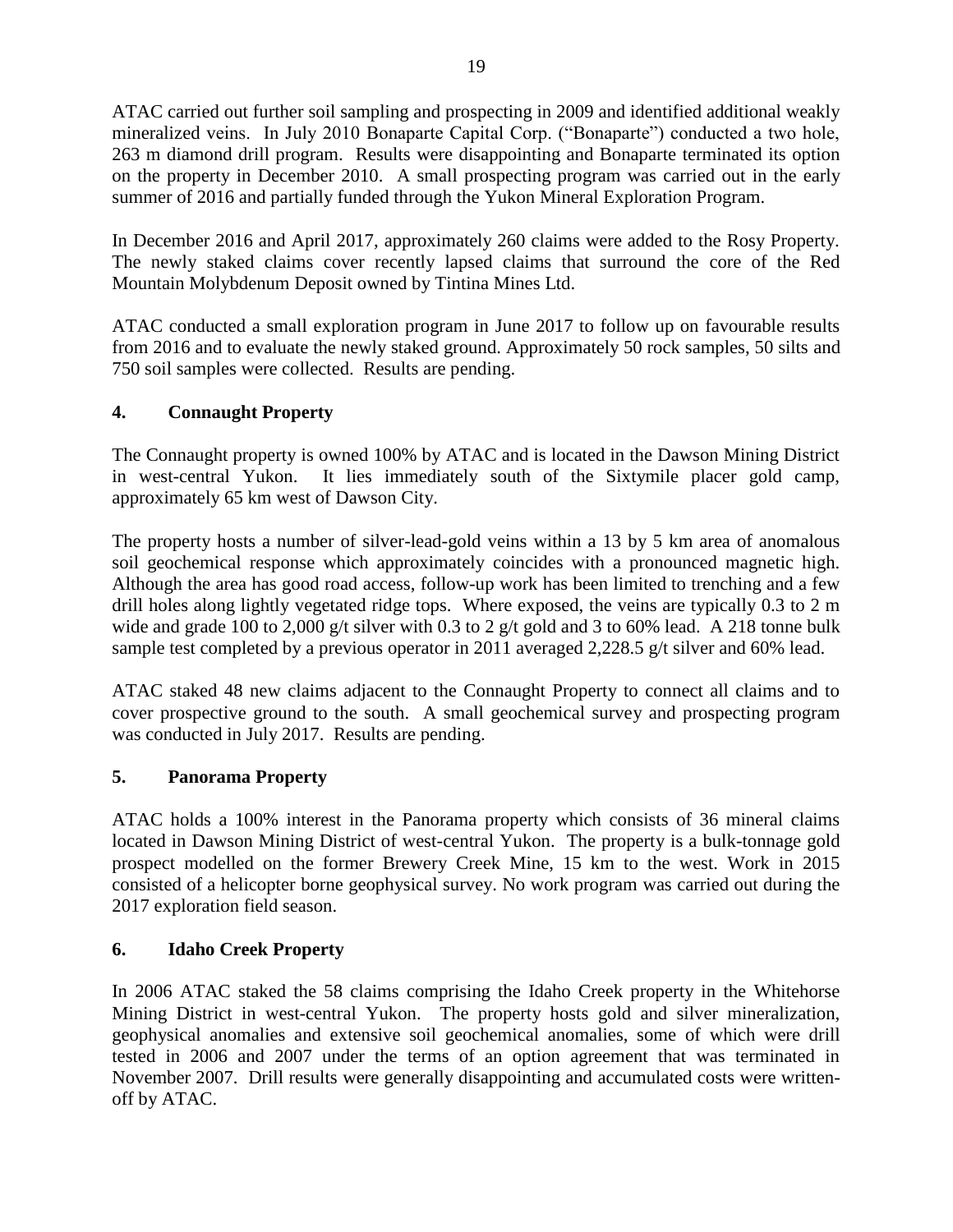The property was held under option by a third party during the period January 2010 through November 2014. Work in 2015 consisted of a helicopter borne geophysical survey. No work program was carried out during the 2017 exploration field season.

## **TECHNICAL REVIEW**

Technical information disclosed in this MD&A has been reviewed by Julia Lane, B.Sc., P. Geo., a qualified person for the purposes of National Instrument 43-101. Julia Lane is a geological consultant to and the Vice President of Exploration of ATAC.

## **SUBSEQUENT EVENTS**

On October 10 and October 23, 2017, ATAC disseminated news releases announcing partial exploration results from its 2017 work program. See "Exploration and Property Transactions" for additional information.

# **SHARE CAPITAL INFORMATION**

#### **Shares**

The authorized share capital of ATAC consists of the following classes of shares:

- (a) an unlimited number of common shares without par value; and
- (b) an unlimited number of Class A preferred shares with a par value of \$1.00 each.

As of November 9, 2017, there were 139,861,877 ATAC common shares issued and outstanding.

## **Stock Options**

As of November 9, 2017, ATAC had outstanding stock options to acquire 11,170,000 common shares as follows:

| <b>Number of Options Outstanding</b> | <b>Exercise Price</b> | <b>Expiry Date</b> |
|--------------------------------------|-----------------------|--------------------|
| 1,830,000                            | \$1.80                | January 29, 2018   |
| 2,155,000                            | \$0.75                | February 3, 2019   |
| 1,760,000                            | \$0.75                | January 23, 2020   |
| 2,060,000                            | \$0.31                | January 21, 2021   |
| 250,000                              | \$0.76                | June 7, 2021       |
| 3,115,000                            | \$0.55                | May 26, 2022       |
| 11,170,000                           |                       |                    |

## **Warrants**

As of November 9, 2017, ATAC had no outstanding warrants to acquire common shares.